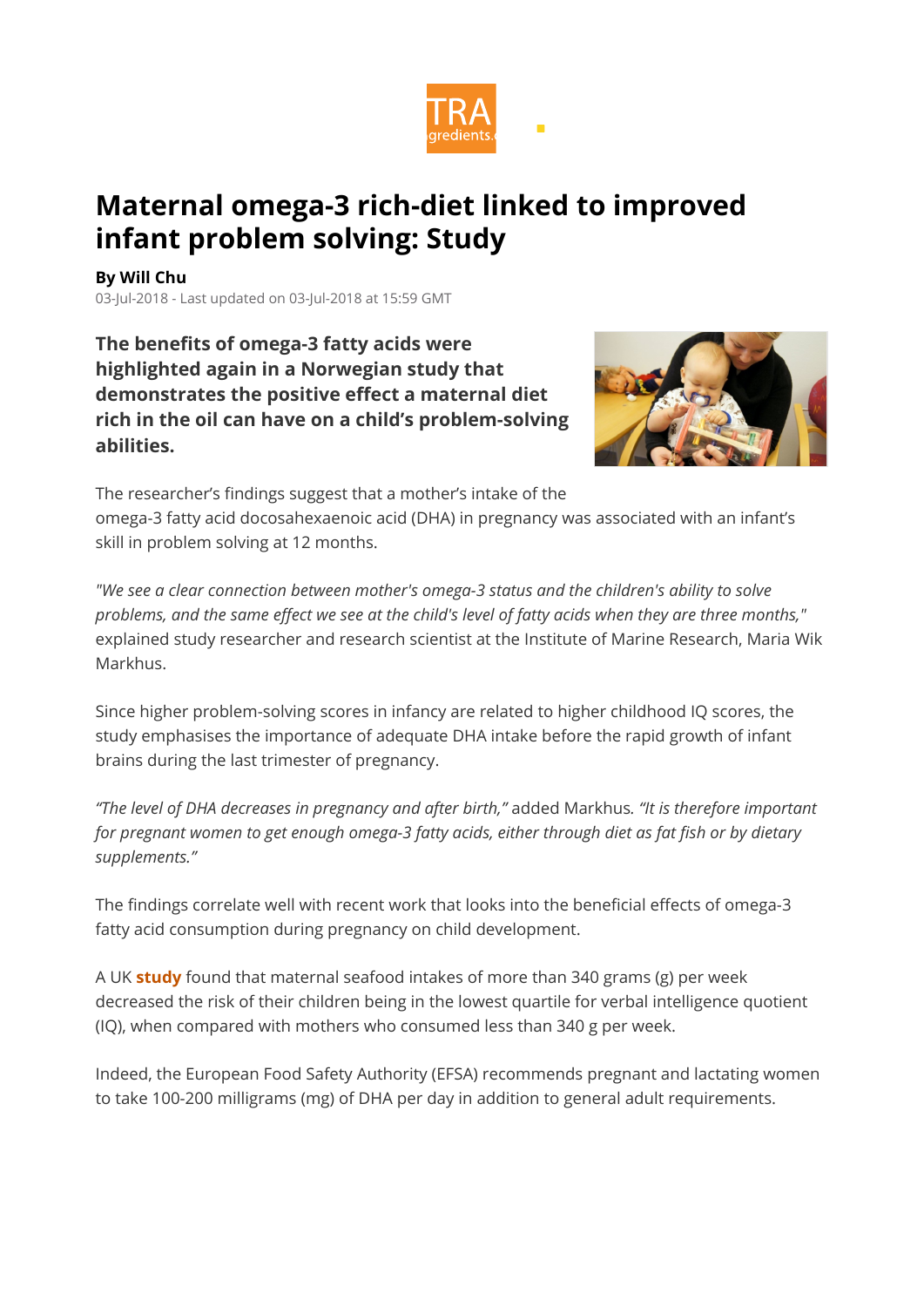# **DHA**

#### Indian J Pediatr. 2005 Mar;72(3):239-42. **Essential fatty acids, DHA and human brain.**  Singh M.

#### **Abstract**

Essential fatty acids cannot be synthesized in the body but they are required for maintenance of optimal health. There are two classes of polyunsaturated fatty acids (PUFAs)--omega-6 and omega-3. The parent omega-6 fatty acid, linoleic acid (LA) is desaturated in the body to form arachidonic acid while parent omega-3 fatty acid alphalinolenic acid (ALA) is desaturated by microsomal enzyme system through a series of metabolic steps to form eicosapentaenoic acid (EPA) and decosahexaenoic acid (DHA). But there is a limited metabolic capability during early life to metabolize PUFAs to more active long-chain fatty acids. There is a critical role of EFAs and their metabolic products for maintenance of structural and functional integrity of central nervous system and retina. Most of the brain growth is completed by 5-6 years of age. At birth brain weight is 70% of an adult, 15% brain growth occurs during infancy and remaining brain growth is completed during preschool years. DHA is the predominant structural fatty acid in the central nervous system and retina and its availability is crucial for brain development. It is recommended that the pregnant and nursing woman should take at least 2.6 g of omega-3 fatty acids and 100-300 mg of DHA daily to look after the needs of her fetus and suckling infant. The follow-up studies have shown that infants of mothers supplemented with EFAs and DHA had higher mental processing scores, psychomotor development, eye-hand coordination and stereo acuity at 4 years of age. Intake of EFAs and DHA during preschool years may also have a beneficial role in the prevention of attention deficit hyperactivity disorder (ADHD) and enhancing learning capability and academic performance.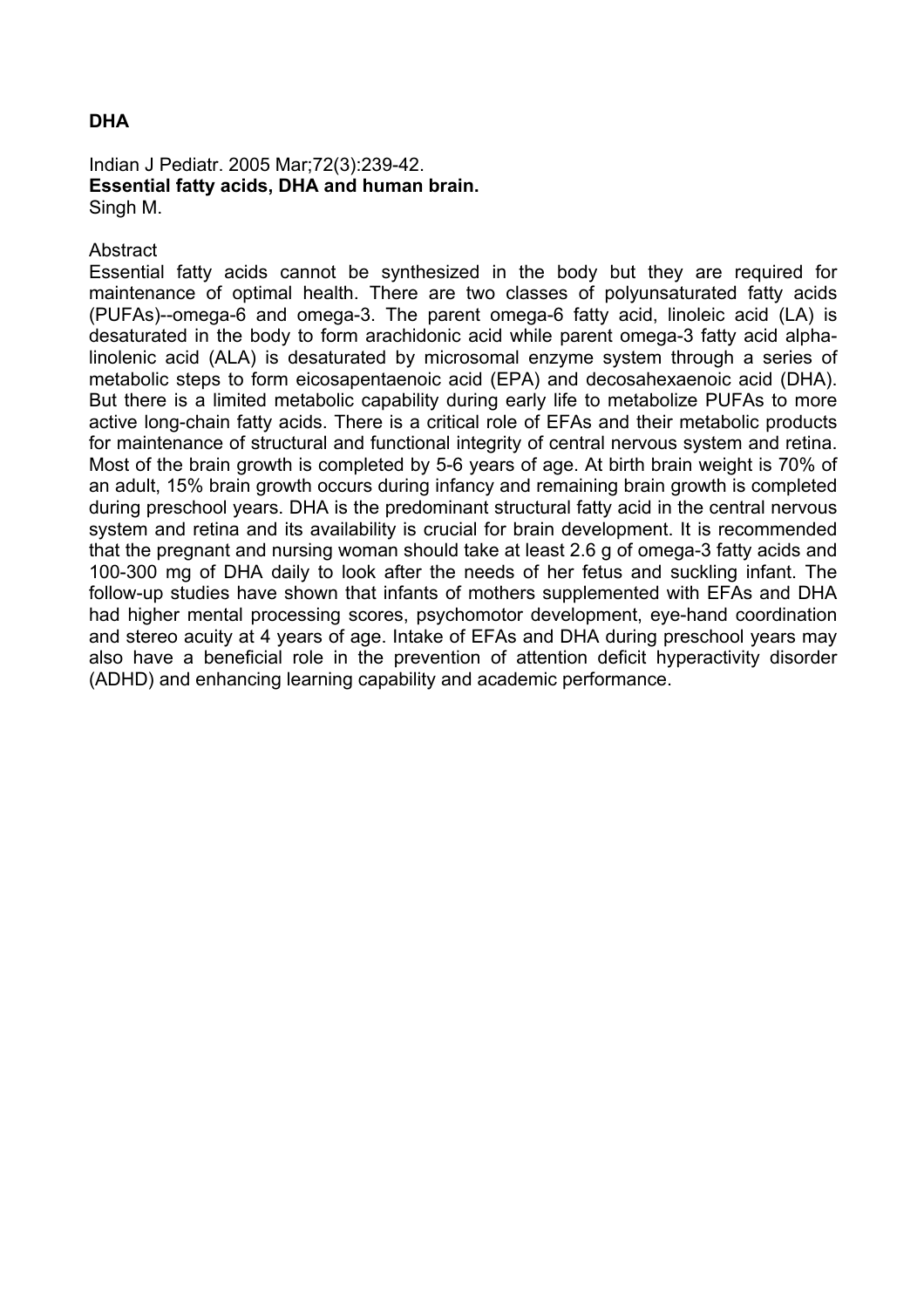# **Feb 7, 2019 - A new Cochrane Review published today has found that increasing the intake of omega-3 long-chain polyunsaturated fatty acids (LCPUFA) during pregnancy reduces the risk of premature births.**

Premature birth is the leading cause of death for children under 5 years old worldwide, accounting for close to one million deaths annually. Premature babies are at higher risk of a range of long-term conditions including visual impairment, developmental delay and learning difficulties.

'We know premature birth is a critical global health issue, with an estimated 15 million babies born too early each year,' explains Cochrane Pregnancy and Childbirth lead author Associate Professor Philippa Middleton.

'While the length of most pregnancies is between 38 and 42 weeks, premature babies are those born before the 37 week mark – and the earlier a baby is born, the greater the risk of death or poor health.'

The author team took a close look at long-chain omega-3 fats and their role in reducing the risk of premature births – particularly docosahexaenoic acid (DHA) and eicosapentaenoic acid (EPA) found in fatty fish and fish oil supplements. They looked at 70 randomised trials and found that for pregnant women, increasing the daily intake of long-chain omega-3s:

- lowers the risk of having a premature baby (less than 37 weeks) by 11% (from 134 per 1000 to 119 per 1000 births
- lowers the risk of having an early premature baby (less than 34 weeks) by 42% (from 46 per 1000 to 27 per 1000 births)
- reduces the risk of having a small baby (less than 2500g) by 10%

'There are not many options for preventing premature birth, so these findings are very important for pregnant women, babies and the health professionals who care for them,' Philippa says. 'We don't yet fully understand the causes of premature labour, so predicting and preventing early birth has always been a challenge. This is one of the reasons omega-3 supplementation in pregnancy is of such great interest to researchers around the world.'

The Cochrane review published today was first undertaken back in 2006, and concluded there wasn't enough evidence to support the routine use of omega-3 fatty acid supplements during pregnancy. Over a decade on, this updated review concludes that there's high quality evidence for omega-3 supplementation being an effective strategy for preventing preterm birth.

'Many pregnant women around the world are already taking omega-3 supplements by personal choice rather than as a result of advice from health professionals,' Philippa says. 'It's worth noting though that many supplements currently on the market don't contain the optimal dose or type of omega-3 for preventing premature birth. **Our review found the optimum dose was a daily supplement containing between 500 and 1000 milligrams (mg) of long-chain omega-3 fats (containing at least 500mg of DHA) starting at 12 weeks of pregnancy.'**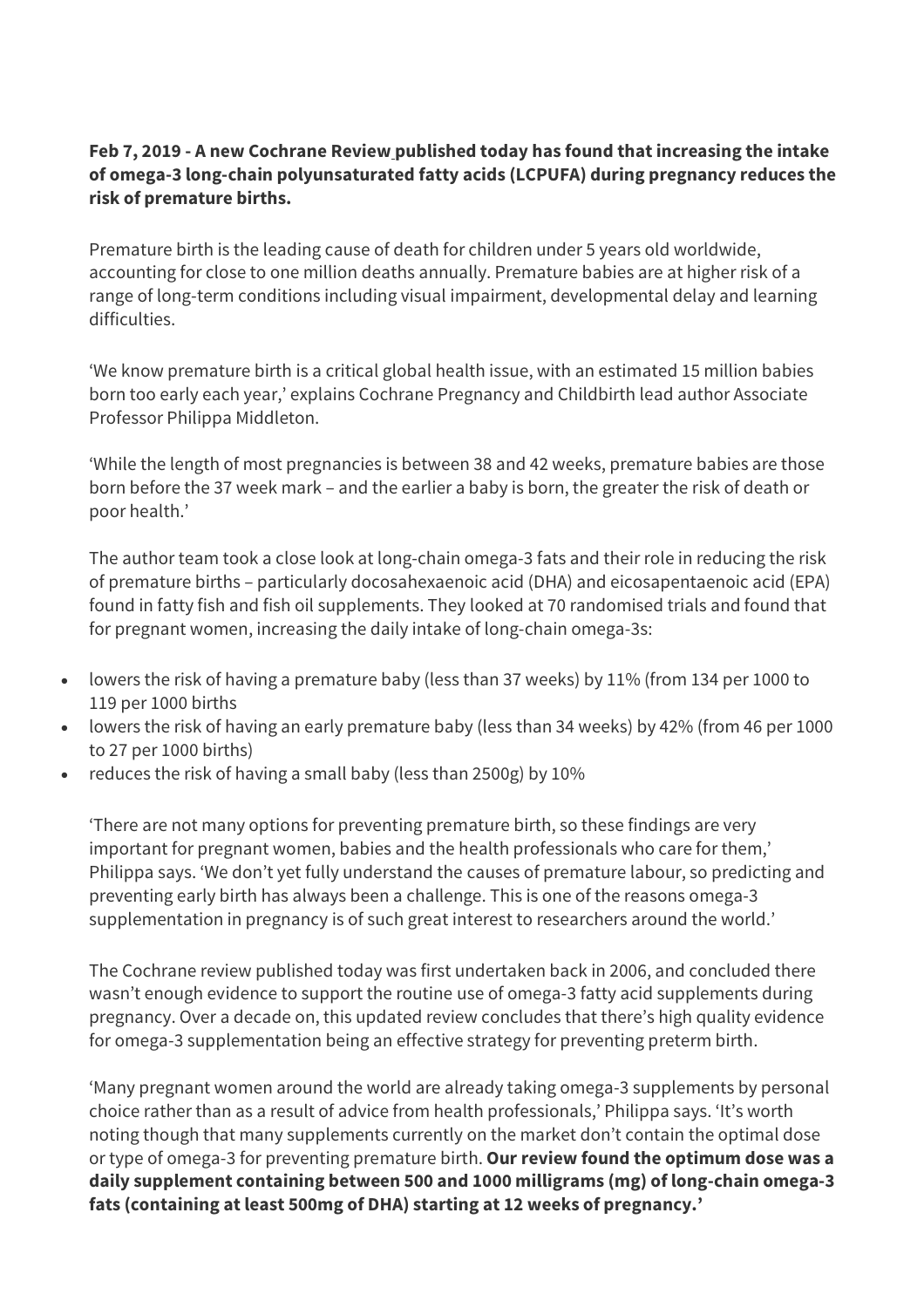Am J Clin Nutr. 2018 Jan 1;107(1):35-42. doi: 10.1093/ajcn/nqx007. **Intrauterine DHA exposure and child body composition at 5 y: exploratory analysis of a randomized controlled trial of prenatal DHA supplementation.** Hidaka BH<sup>1</sup>, Thodosoff JM<sup>1</sup>, Kerling EH<sup>1</sup>, Hull HR<sup>1</sup>, Colombo J<sup>2</sup>, Carlson SE<sup>1</sup>.

#### **Abstract**

#### *BACKGROUND:*

Observational studies find associations between maternal docosahexaenoic acid (DHA) and greater fat-free mass and lower percentage of body fat, but randomized trials of prenatal DHA supplementation have not found significant intent-to-treat effects on childhood body composition.

# *OBJECTIVE:*

This study sought to explore associations between intrauterine DHA exposure and body composition and size at 5 y in the offspring of women who participated in a randomized trial of prenatal DHA supplementation (corn and soybean oil placebo or 600 mg/d).

# *DESIGN:*

At 5 y, body composition was measured by air displacement plethysmography in 154 offspring of women who had participated in the Kansas University DHA Outcomes Study and who had red blood cell (RBC) phospholipid (PL) fatty acids assessed at enrollment and delivery. We used linear regression models to analyze the relation among 3 indicators of intrauterine DHA exposure-1) intent-to-treat (placebo or DHA), 2) maternal RBC PL DHA status at delivery, and 3) change in maternal DHA (delivery minus enrollment)-and 6 outcomes of interest: 5-y fat mass, fat-free mass, percentage of body fat, height, weight, and body mass index z score.

#### *RESULTS:*

Change in maternal RBC PL DHA correlated with higher fat-free mass ( $r = 0.21$ ,  $P =$ 0.0088); the association was unchanged after adjustment for maternal, perinatal, and childhood dietary factors. Intent-to-treat and DHA status at delivery showed positive trends with fat-free mass that were not statistically significant. There was no evidence relating intrauterine DHA exposure to any other body composition measure.

# *CONCLUSIONS:*

Change in maternal DHA status during pregnancy was related to higher offspring 5-y fatfree mass. The other 2 indicators of intrauterine exposure to DHA suggested a trend for higher offspring 5-y fat-free mass. Our findings agree with an earlier observational study from the United Kingdom.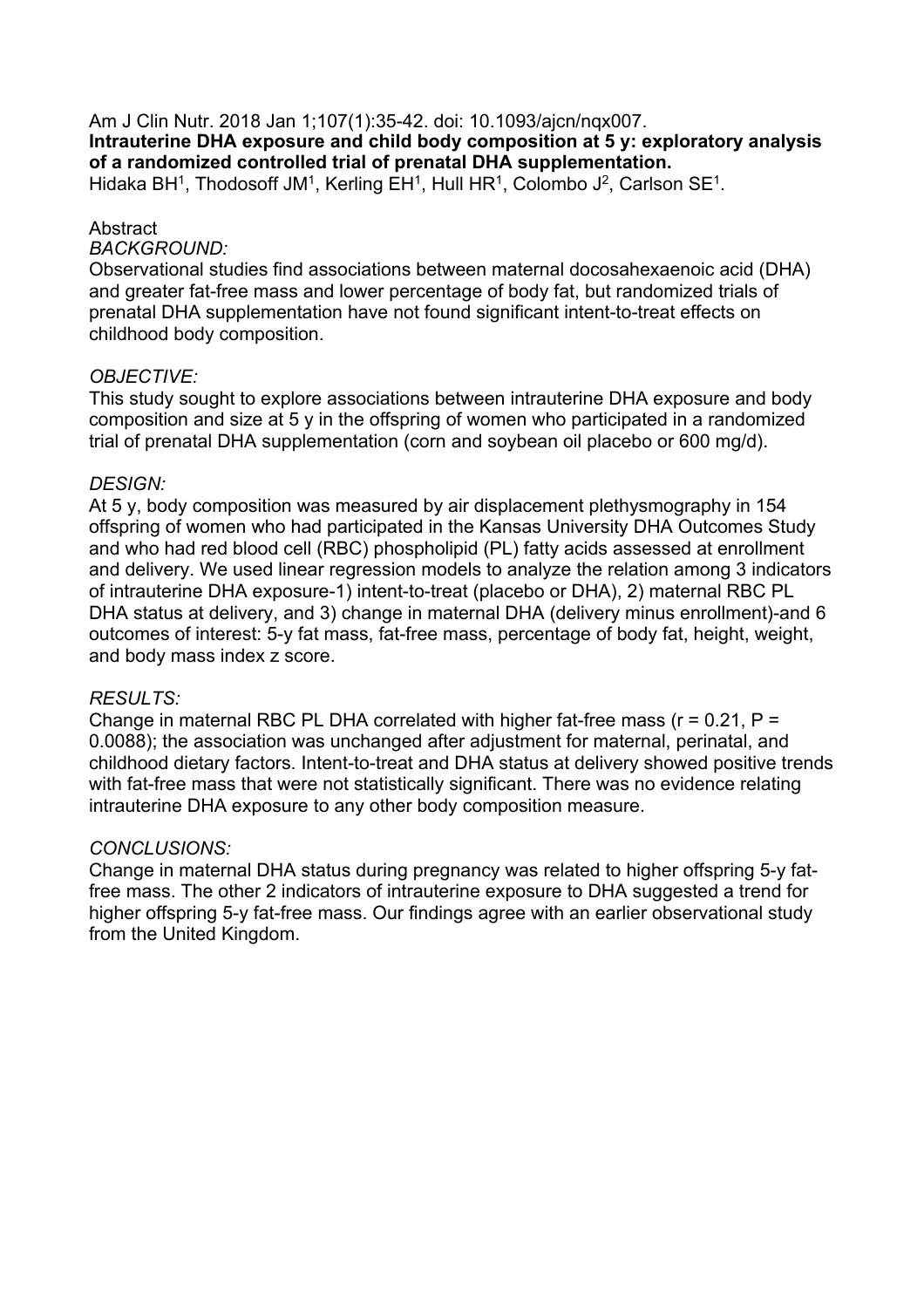# **Polyunsaturated Fatty Acids in Perinatal Depression:**

**A Systematic Review and Meta-analysis**

Pao-Yen Lin et al.

Biological Psychiatry .2017.02.1182

# **Abstract**

*BACKGROUND*

Omega-3 (or n-3) polyunsaturated fatty acids (PUFAs) are promising antidepressant treat-ments for perinatal depression (PND) because of supporting evidence from clinical trials, the advantage in safety, and their anti-inflammatory and neuroplastic effects. Although several observational studies have shown n-3 PUFA deficits in women with PND, the results of indi-vidual PUFAs from different studies were inconsistent.

# *METHODS*

This systematic review and meta-analysis aims to compare the levels of PUFA indices, in-cluding eicosapentaenoic acid, docosahexaenoic acid, arachidonic acid, total n-3, total n-6, and the n-6/n-3 ratio between women with PND and healthy control subjects. The meta-a-nalysis included 12 eligible studies available as of December 2016. The effect sizes were synthesized by using a random effects model. In addition, we performed subgroup analysis for the PUFA levels in patients with prenatal and postnatal depression, both of which were compared with healthy control subjects.

# *RESULTS*

There were significantly lower levels of total n-3 PUFAs and docosahexaenoic acid and si-gnificantly increased n-6/n-3 ratios in PND patients. In the subgroup analyses, there were significantly lower levels of n-3 PUFAs, eicosapentaenoic acid, and docosahexaenoic acid in women with prenatal depression. The n-6/n-3 ratio was significantly increased in both pre-natal and postnatal depression subgroups.

# *CONCLUSIONS*

Our meta-analysis consolidates the important role of n-3 PUFAs in PND. Nutritional medi-cine is an important strategy to improve the effectiveness of treatment for depression, and our findings provide the strong rationale to conduct clinical trials to test the therapeutic and prophylactic effects of n-3 PUFAs in PND.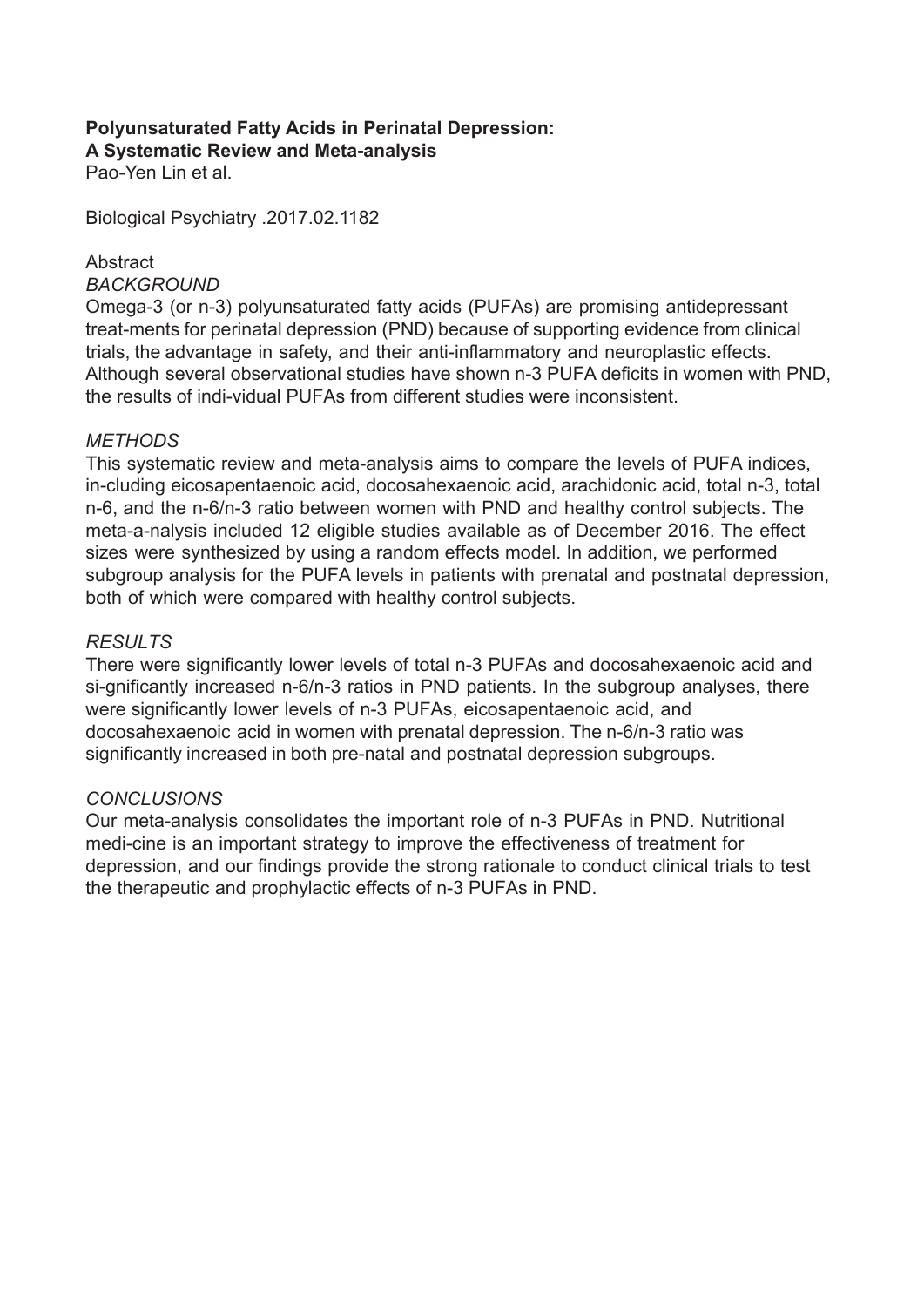Citation: Translational Psychiatry (2017) 7, e1229; doi:10.1038/tp.2017.182 Published online 5 September 2017

# **Polyunsaturated fatty acid deficiency during neurodevelopment in mice models the prodromal state of schizophrenia through epigenetic changes in nuclear receptor genes**

M Maekawa et al.1 Received 17 April 2017; Revised 26 June 2017; Accepted 6 July 2017 Topof page

# **Abstract**

The risk of schizophrenia is increased in offspring whose mothers experience malnutrition during pregnancy. Polyunsaturated fatty acids (PUFAs) are dietary components that are crucial for the structural and functional integrity of neural cells, and PUFA deficiency has been shown to be a risk factor for schizophrenia. Here, we show that gestational and early postnatal dietary deprivation of two PUFAs—arachidonic acid (AA) and docosahexaenoic acid (DHA)—elicited schizophrenia-like phenotypes in mouse offspring at adulthood. In the PUFA-deprived mouse group, we observed lower motivation and higher sensitivity to a hallucinogenic drug resembling the prodromal symptoms in schizophrenia. Furthermore, a working-memory task-evoked hyper-neuronal activity in the medial prefrontal cortex was also observed, along with the downregulation of genes in the prefrontal cortex involved in oligodendrocyte integrity and the gamma-aminobutyric acid (GABA)-ergic system. Regulation of these genes was mediated by the nuclear receptor genes Rxr and Ppar, whose promoters were hyper-methylated by the deprivation of dietary AA and DHA. In addition, the RXR agonist bexarotene upregulated oligodendrocyte- and GABA-related gene expression and suppressed the sensitivity of mice to the hallucinogenic drug. Notably, the expression of these nuclear receptor genes were also downregulated in hair-follicle cells from schizophrenia patients. These results suggest that PUFA deficiency during the early neurodevelopmental period in mice could model the prodromal state of schizophrenia through changes in the epigenetic regulation of nuclear receptor genes.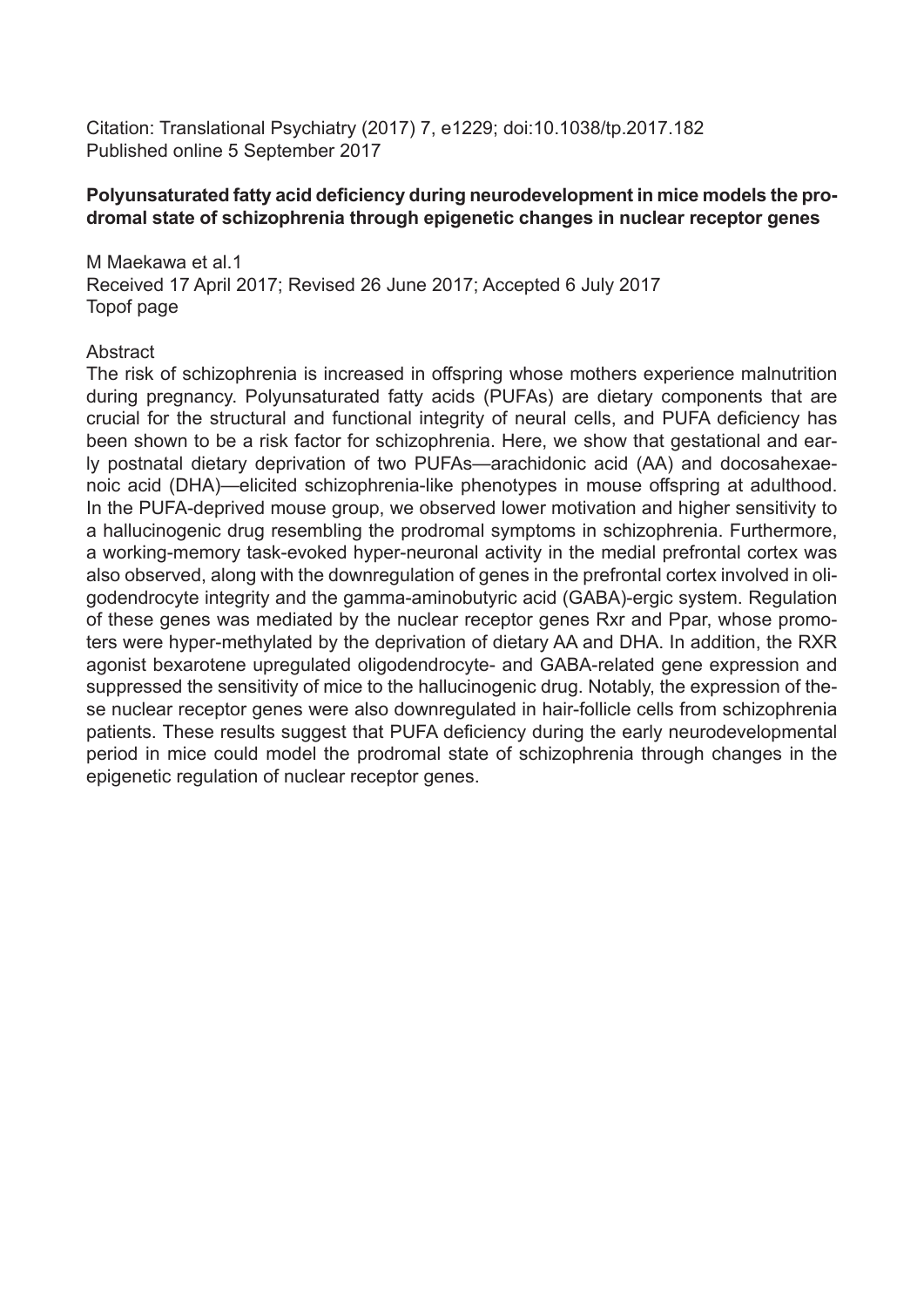# Am J Clin Nutr. 2016 Oct;104(4):1075-1082. Epub 2016 Sep 7. **Prenatal supplementation with DHA improves attention at 5 y of age: a randomized controlled trial.**

Ramakrishnan U et al.

# *BACKGROUND:*

Docosahexanoic acid (DHA) is an important constituent of the brain. Evidence from well-designed intervention trials of the long-term benefits of increasing DHA intake during pregnancy has been sparse.

# *OBJECTIVE:*

We evaluated global cognition, behavior, and attention at age 5 y in the offspring of Mexican women who participated in a randomized controlled trial of prenatal DHA supplementation.

# *DESIGN:*

A total of 1094 women were randomly assigned to receive 400 mg of either DHA or placebo/d from 18 to 22 wk of pregnancy until delivery. We assessed cognitive development and behavioral and executive functioning, including attention, in 797 offspring at age 5 y (82% of 973 live births) with the use of the McCarthy Scales of Children's Abilities (MSCA), the parental scale of the Behavioral Assessment System for Children, Second Edition (BASC-2), and the Conners' Kiddie Continuous Performance Test (K-CPT). We compared the groups on raw scores, T-scores, and standardized scores, as appropriate. We examined heterogeneity by the quality of the home environment, maternal intelligence, and socioeconomic status.

# *RESULTS:*

There were no group differences for MSCA scores ( $P > 0.05$ ), but the positive effect of the home environment at 12 mo on general cognitive abilities was attenuated in the DHA group compared with in the placebo group (P-interaction < 0.05). There were no differences between groups on the BASC-2. On the K-CPT, offspring in the DHA group showed improved mean  $\pm$  SD T-scores compared with those of the placebo group for omissions (DHA: 47.6  $\pm$ 10.3; placebo:  $49.6 \pm 11.2$ ; P < 0.01) with no differences (P > 0.05) for the other K-CPT scores or of the proportion who were clinically at risk of attention deficit hyperactivity disorders after Bonferroni correction for multiple comparisons.

# *CONCLUSION:*

Prenatal exposure to DHA may contribute to improved sustained attention in preschool children.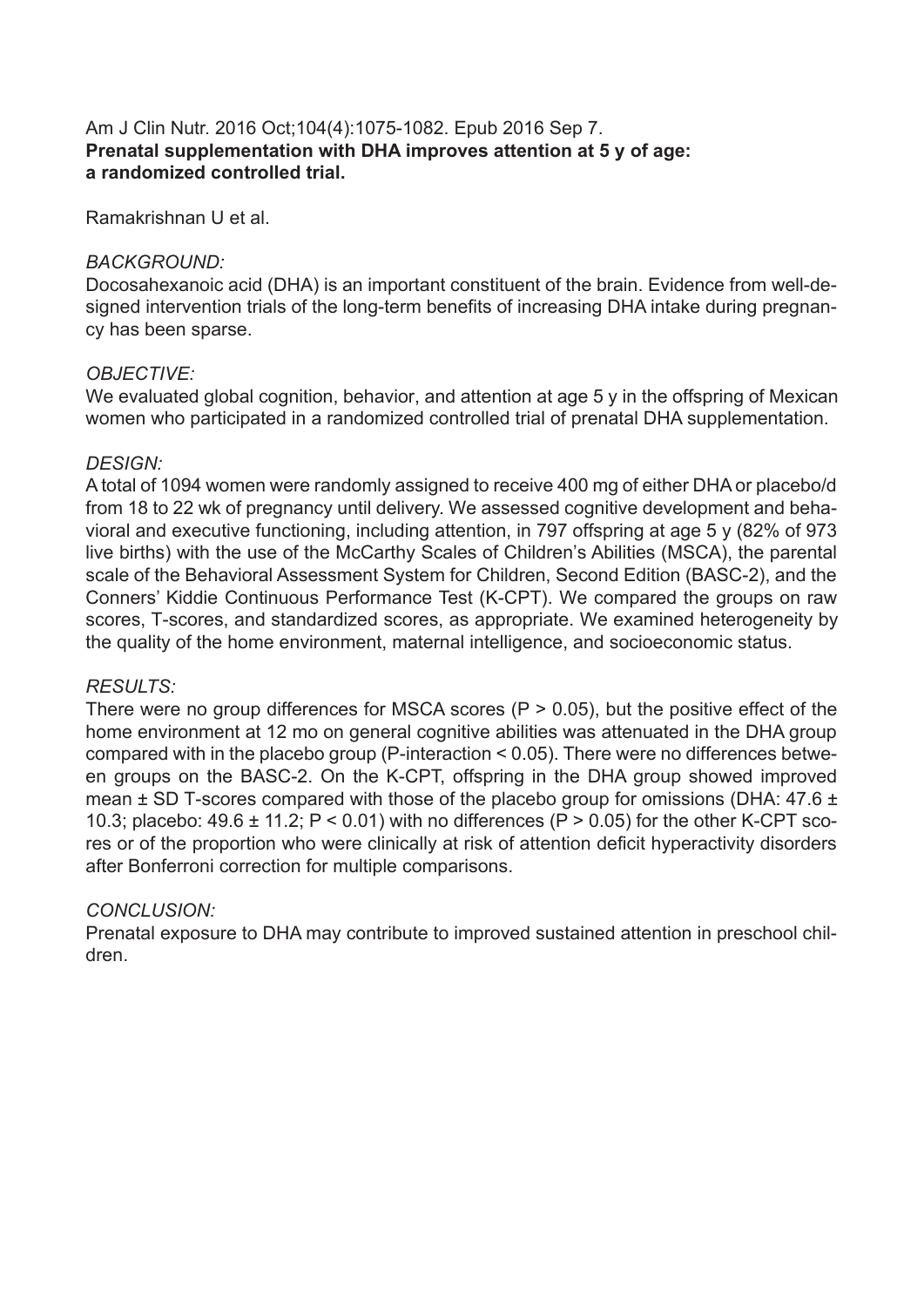# Biochimie. 2011 Jan;93(1):7-12. doi: 10.1016/j.biochi.2010.05.005. **Docosahexaenoic acid (DHA) and the developing central nervous system (CNS) - Implications for dietary recommendations.**

Guesnet P, Alessandri JM.

# **Abstract**

The accretion of docosahexaenoic acid (DHA) in membranes of the central nervous system is required for the optimum development of retina and brain functions. DHA status is determined by the dietary intake of n-3 polyunsaturated fatty acids (PUFA), both the metabolic precursor α-linolenic acid (α-LNA) and DHA. Clinical studies have shown that feeding term or premature infants with formula low in total n-3 PUFA may alter the maturation of visual acuity. Moreover, feeding infants over the first 6 mon of life with formula containing adequate α-LNA, but no DHA, did not sustain the same cerebral accretion of DHA as that of breast-fed infants. Whether lower DHA accretion in brain of formula-fed term infants impairs neurophysiological performances is not clearly established. Contradictory data have been published, possibly owing to confounding factors such as maternal intakes and/or genetic variations in PUFA metabolism. Nevertheless, a large corpus of data is in favor of the recommendation of regular dietary intakes of DHA (during at least the first 6 mon of life) and suggest that DHA should be added in formulas at the level generally found in human milk (0.2-0.3 wt% of total fatty acids). The maternal intake of n-3 PUFA during pregnancy and lactation is also crucial, since the n-3 PUFA are provided during perinatal development through placental transfer and maternal milk, which determines the DHA status of the newborn and consequently impacts on post-natal development of brain and visual functions. Whether more clinical studies are needed to control and improve the impact of DHA maternal intakes on the progeny's neurodevelopment, several commissions recommended by precaution that DHA average intake for pregnant and lactating women should be of 200-300 mg/day.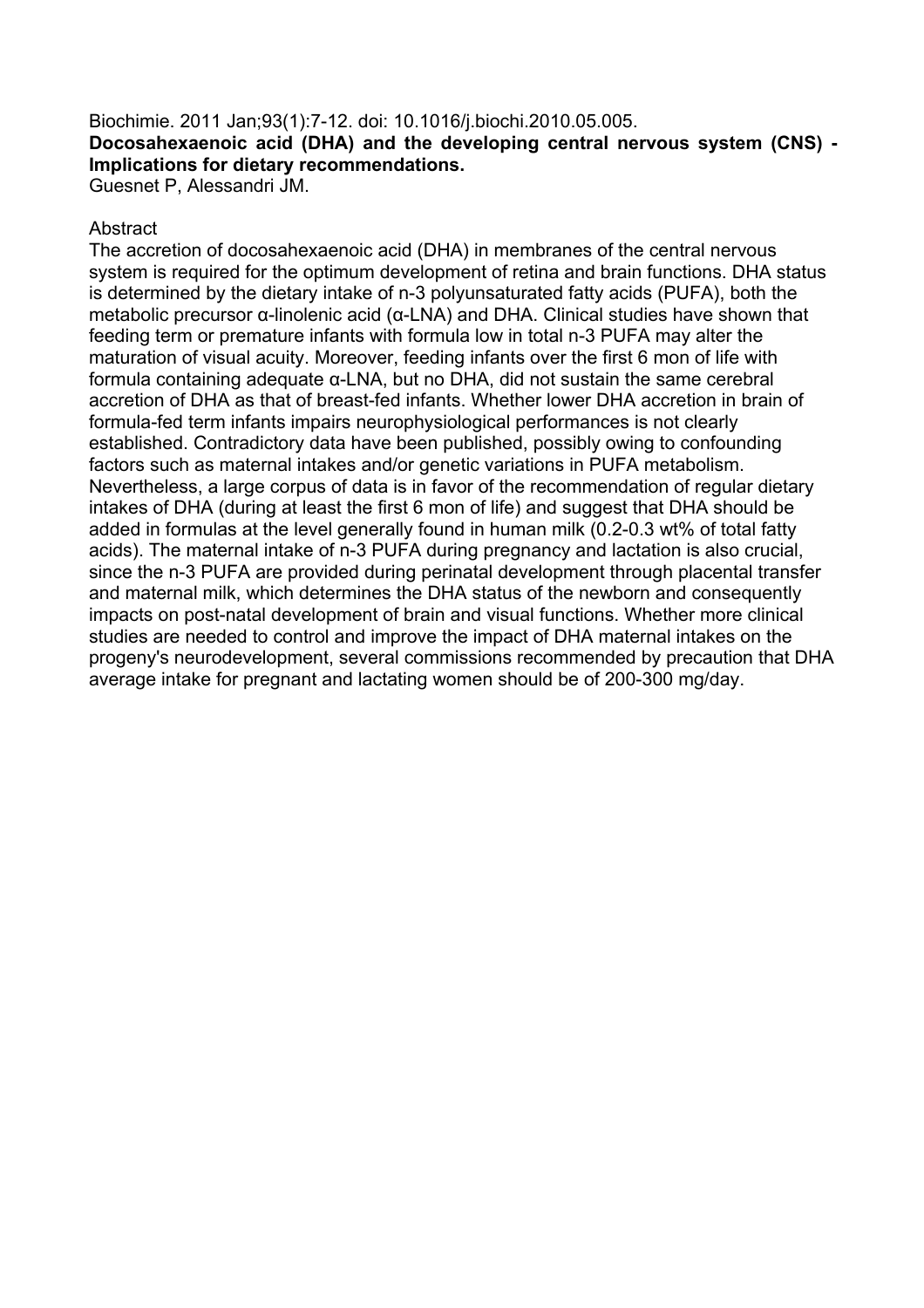Am J Clin Nutr. 2013 Apr;97(4):808-15. doi: 10.3945/ajcn.112.050021.

#### **DHA supplementation and pregnancy outcomes.**

Carlson SE, Colombo J, Gajewski BJ, Gustafson KM, Mundy D, Yeast J, Georgieff MK, Markley LA, Kerling EH, Shaddy DJ.

#### **Abstract**

#### *BACKGROUND:*

Observational studies associate higher intakes of n-3 (omega-3) long-chain polyunsaturated fatty acids (LCPUFAs) during pregnancy with higher gestation duration and birth size. The results of randomized supplementation trials using various n-3 LCPUFA sources and amounts are mixed.

#### *OBJECTIVE:*

We tested the hypothesis that 600 mg/d of the n-3 LCPUFA docosahexaenoic acid (DHA) can increase maternal and newborn DHA status, gestation duration, birth weight, and length. Safety was assessed.

#### *DESIGN***:**

This phase III, double-blind, randomized controlled trial was conducted between January 2006 and October 2011. Women (n = 350) consumed capsules (placebo, DHA) from <20 wk of gestation to birth. Blood (enrollment, birth, and cord) was analyzed for red blood cell (RBC) phospholipid DHA. The statistical analysis was intent-to-treat.

#### *RESULTS:*

Most of the capsules were consumed (76% placebo; 78% DHA); the mean DHA intake for the treated group was 469 mg/d. In comparison with placebo, DHA supplementation resulted in higher maternal and cord RBC-phospholipid-DHA (2.6%; P < 0.001), longer gestation duration (2.9 d;  $P = 0.041$ ), and greater birth weight (172 g;  $P = 0.004$ ), length  $(0.7 \text{ cm}; \text{ P} = 0.022)$ , and head circumference  $(0.5 \text{ cm}; \text{ P} = 0.012)$ . In addition, the DHA group had fewer infants born at <34 wk of gestation ( $P = 0.025$ ) and shorter hospital stays for infants born preterm (40.8 compared with 8.9 d;  $P = 0.026$ ) than did the placebo group. No safety concerns were identified.

# *CONCLUSIONS:*

A supplement of 600 mg DHA/d in the last half of gestation resulted in overall greater gestation duration and infant size. A reduction in early preterm and very-low birth weight could be important clinical and public health outcomes of DHA supplementation. This trial was registered at clinicaltrials.gov as NCT00266825.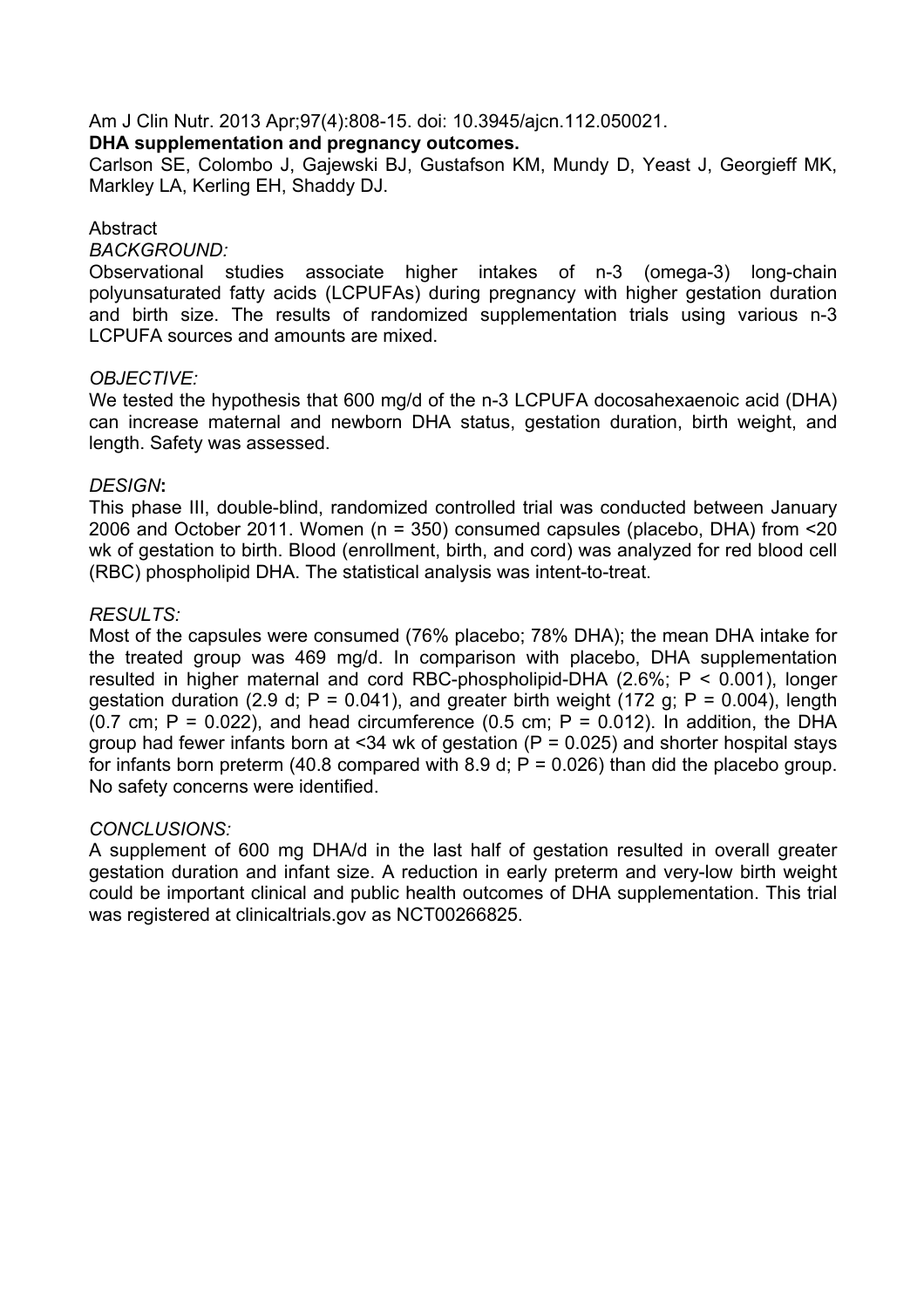# **Studio Clinico CORDHA**

Lo studio clinico CORDHA, sulla "*Ottimizzazione della vitalità delle cellule staminali cordonali dopo somministrazione del DHA durante il terzo trimestre di gravidanza*", promosso da SmartBank, attraverso l'attività di SmartBank Foundation, aveva l'obiettivo di dimostrare come il **DHA**, somministrato in gravidanza, determini un incremento della maturità tissutale e della vitalità, quindi, delle cellule staminali estratte dal cordone.



Il **DHA (acido docosaesaenoico)** è un acido grasso essenziale della linea Omega 3, sempre meno presente nella dieta occidentale per il basso consumo di pesce; viene normalmente prescritto alle **donne in gravidanza** come integratore della dieta alimentare per i suoi benefici effetti sulla mamma e sullo sviluppo neurocognitivo, psicomotorio e visivo del feto.

Assieme a proteine, ferro, calcio, magnesio e vitamina B rappresenta un nutriente cruciale durante la seconda parte della gestazione, quando avviene il 90% della crescita fetale. \*

Tra gli effetti benefici degli **Omega-3:** la riduzione della pressione sanguigna, la stimolazione della produzione di ormoni e delle fibre nervose,la regolazione della temperatura corporea e delle vie bronchiali.

Ciò è particolarmente importante per la **conservazione delle cellule staminali**, in quanto il limite dell'utilizzo dell'unità cordonale a scopo terapeutico è legato al numero e alla vitalità delle cellule presenti: generalmente le quantità raccolte dal cordone ombelicale sono sufficienti per il trapianto in un bambino di 14 anni, mentre per un adulto potrebbe essere necessario reperire un ulteriore unità di cellule, da un donatore compatibile o mediante l'espansione delle staminali in laboratorio, per un trapianto "combinato".

**Più alta sarà la quantità e la vitalità, quindi, delle cellule raccolte al momento del prelievo, maggiore sarà il potenziale per i futuri utilizzi terapeutici.**

Oggi, a dimostrare la validità di questo studio clinico, portato avanti con un team di biologi dell'Università " La Sapienza" di Roma, medici e ostetriche del Dipartimento di Ostetrica e Ginecologia dell'Ospedale Fatebenefratelli di Roma e ricercatori ISOF del CNR di Bologna, **sono i risultati** che la d.ssa **Irene Martini**, direttore scientifico di SmartBank, ha **presentato a Montecarlo**, in occasione del quarto **Congresso Mondiale ESH/NetCord/Eurocord sulle** "**Cellule staminali del cordone ombelicale**" organizzato dal 24 al 27 ottobre '13.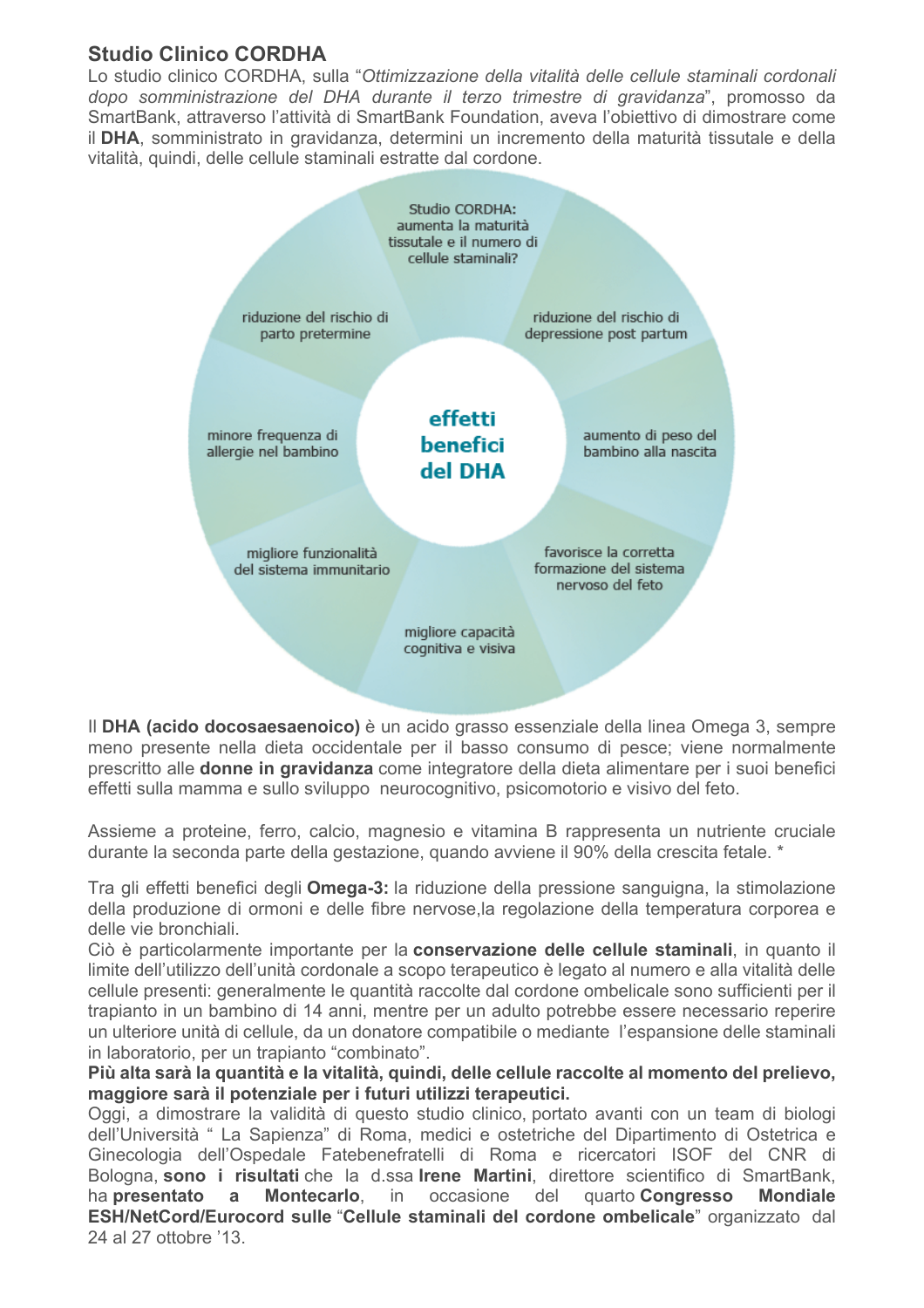#### **VITAMINA B2**

Crit Rev Food Sci Nutr. 2016 Mar 30:0. **Riboflavin and health: A review of recent human research.**  Thakur K, Tomar SK, Singh AK, Mandal S, Arora S.

#### **Abstract**

There has lately been a renewed interest in Riboflavin owing to insight into its recognition as an essential component of cellular biochemistry. The knowledge of the mechanisms and regulation of intestinal absorption of riboflavin and its health implications has significantly been expanded in recent years. The purpose of this review is to provide an overview of the importance of riboflavin, its absorption and metabolism in health and diseased conditions, its deficiency and its association with various health diseases and metabolic disorders. Efforts have been made to review the available information in literature on the relationship between riboflavin and various clinical abnormalities. The role of riboflavin has also been dealt in the prevention of a wide array of health diseases like migraine, anemia, cancer, hyperglycemia, hypertension, diabetes mellitus and oxidative stress directly or indirectly. The riboflavin deficiency has profound effect on iron absorption, metabolism of tryptophan, mitochondrial dysfunction, gastrointestinal tract, brain dysfunction and metabolism of other vitamins as well as is associated with skin disorders. Toxicological and photosensitizing properties of riboflavin make it suitable for biological use such as virus inactivation, excellent photosensitizer and promising adjuvant in chemo radiotherapy in cancer treatment. A number of recent studies have indicated and highlighted the cellular processes and biological effects associated with riboflavin supplementation in metabolic diseases. Overall, a deeper understanding of these emerging roles of riboflavin intake is essential to design better therapies for future.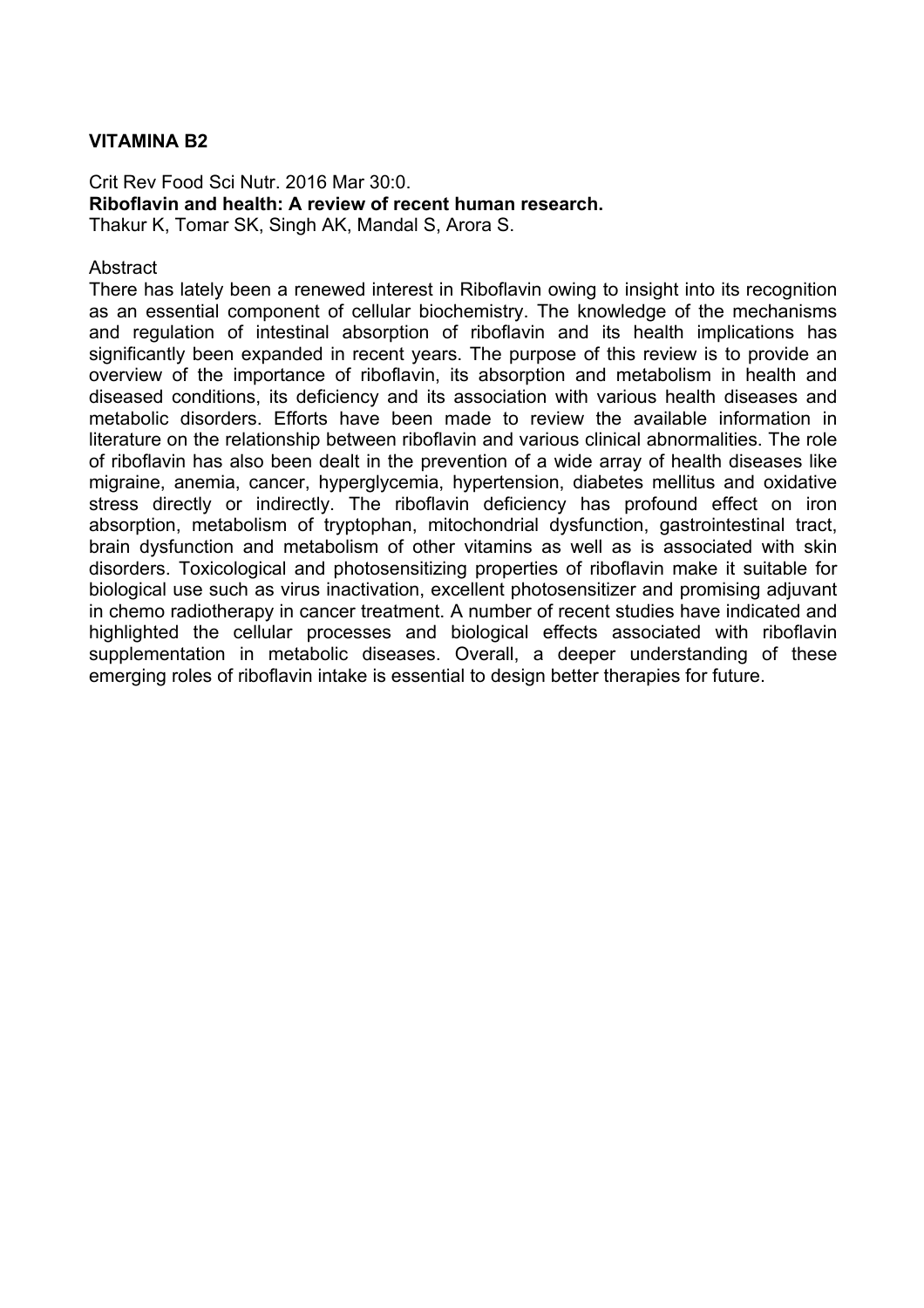#### Asia Pac J Clin Nutr. 2002;11(4):263-7.

# **Effect of low-dosage vitamin A and riboflavin on iron-folate supplementation in anaemic pregnant women.**

Suprapto B, Widardo, Suhanantyo.

#### **Abstract**

A double-blind, placebo, controlled trial was conducted in Banyudono subdistrict, Boyolali regency, Central Java province, Indonesia. The aim of the study was to determine whether adding low-dosage vitamin A and riboflavin can enhance the effect of iron-folate supplementation in anaemic pregnant women. From July to November 2000, 202 pregnant women were screened for anaemia (haemoglobin < 11.0 g/dL). One hundred and three pregnant women (51%) were found to be anaemic and were then allocated alternately into four groups. Over a period of 60 days, group IF (n = 29) received iron-folate tablets (200 mg FeSO4 and 250 microg folic acid)  $+5$  mg glucose: group IFR (n = 22) received ironfolate tablets + 5 mg riboflavin; group IFA ( $n = 29$ ) received iron-folate tablets + 2.75 mg retinyl palmitate (equal to 5000 IU vitamin A); and group IFRA (n = 23) received iron-folate tablets  $+5$  mg riboflavin  $+2.75$  mg retinyl palmitate. At the end of the study 19 pregnant women (18.4%) were excluded from the analysis because of various reasons. Statistical analysis was based on 84 women  $(81.5\%)$ : group IF,  $n = 25$ ; group IFR,  $n = 22$ ; group IFA,  $n = 18$ ; and group IFRA,  $n = 19$ . Haemoglobin measurements were carried out using the Technicon H1\* (cyanmethaemoglobin method). All groups showed a significant increase in haemoglobin concentration ( $P < 0.05$ ), except group IFA ( $P > 0.05$ ), with the highest increment being in group FR. Multiple comparisons only showed significant differences between group IFR and group IFA  $(P < 0.05)$ . It can be concluded that iron-folate supplementation can increase haemoglobin concentrations in anaemic pregnant women. Adding riboflavin tends to enhance the effect of iron-folate supplementation, but this is not the case with adding vitamin A.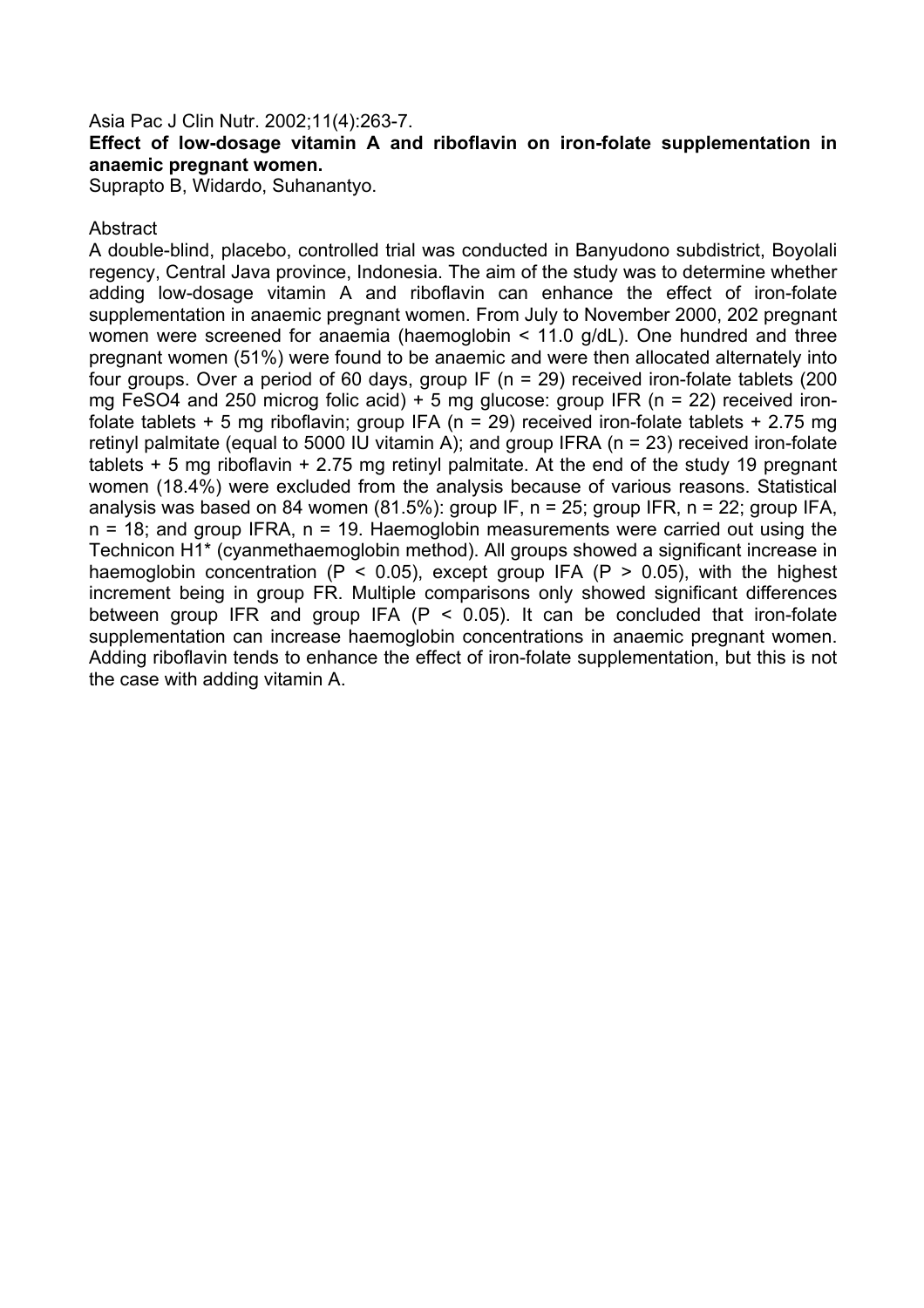# **ACIDO FOLICO**

Ann Intern Med. 2009 May 5;150(9):626-31.

**Folic acid for the prevention of neural tube defects: U.S. Preventive Services Task Force recommendation statement.** 

U.S. Preventive Services Task Force.

#### Abstract

#### *DESCRIPTION:*

In 1996, the U.S. Preventive Services Task Force (USPSTF) recommended that all women planning or capable of pregnancy take a multivitamin supplement containing folic acid for the prevention of neural tube defects. This recommendation is an update of the 1996 USPSTF recommendation.

#### *METHODS:*

The USPSTF reviewed the evidence on folic acid supplementation in women of childbearing age published since the 1996 USPSTF recommendation. The USPSTF did not review the evidence on folic acid food fortification, counseling to increase dietary intake, or screening for neural tube defects.

#### *RECOMMENDATION:*

The USPSTF recommends that all women planning or capable of pregnancy take a daily supplement containing 0.4 to 0.8 mg (400 to 800 microg) of folic acid. (Grade A recommendation).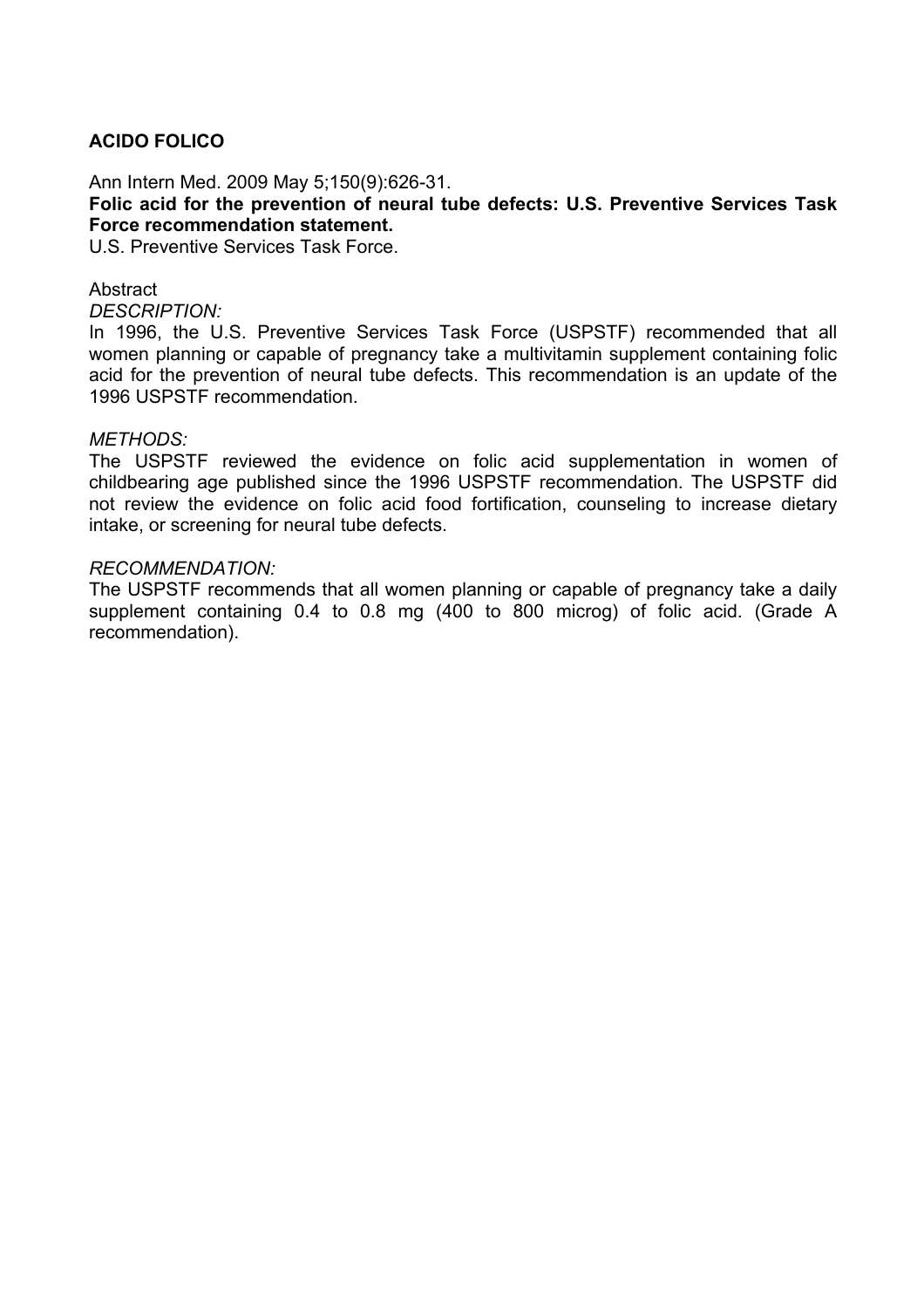Rev Obstet Gynecol. 2011 Summer; 4(2): 52–59.

PMCID: PMC3218540

**Folic Acid Supplementation and Pregnancy: More Than Just Neural Tube Defect Prevention**

James A Greenberg, MD, Stacey J Bell, DSc, RD, Yong Guan, MD, and Yan-hong Yu, MD, PhD

Abstract

Folate (vitamin  $B_9$ ) is an essential nutrient that is required for DNA replication and as a substrate for a range of enzymatic reactions involved in amino acid synthesis and vitamin metabolism. Demands for folate increase during pregnancy because it is also required for growth and development of the fetus. Folate deficiency has been associated with abnormalities in both mothers (anemia, peripheral neuropathy) and fetuses (congenital abnormalities). This article reviews the metabolism of folic acid, the appropriate use of folic acid supplementation in pregnancy, and the potential benefits of folic acid, as well as the possible supplementation of l-methylfolate for the prevention of pregnancy-related complications other than neural tube defects.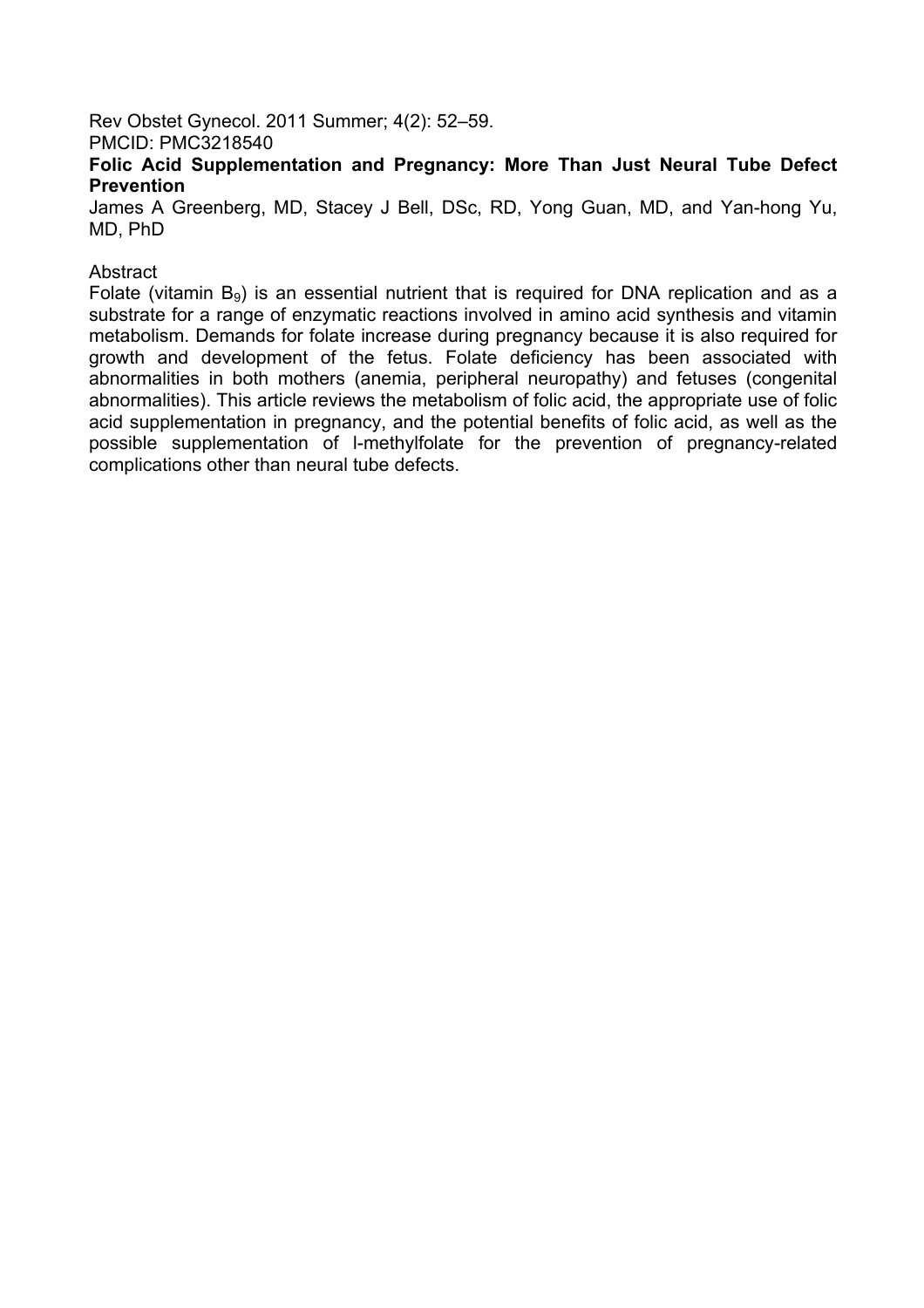# Biol Reprod. 2011 Jun;84(6):1148-53. doi: 10.1095/biolreprod.110.088351. **Possible roles for folic acid in the regulation of trophoblast invasion and placental development in normal early human pregnancy.**

Williams PJ, Bulmer JN, Innes BA, Broughton Pipkin F.

**Abstract** 

In addition to its role in the prevention of neural tube defects, folic acid has many other physiological functions, including cell proliferation, DNA replication, and antioxidant protection. The aim of this study was to determine the role that folic acid has in regulating placental trophoblast development. Placental explants from placentae at gestational age 7 wk (n = 3) were cultured in folic acid at concentrations of  $10(-6)$  M,  $10(-8)$  M, and  $10(-10)$ M. Extravillous trophoblast (EVT) invasion was assessed following 6-day culture, and explants were used for immunohistochemical evaluation of proliferation (MKI67) and apoptosis (active caspase 3). In addition, an array was performed on cell culture supernatants to examine a range of matrix metalloproteinases (MMPs) and tissue inhibitors of MMPs (TIMPs). Folic acid increased the invasion of EVT cells in this explant model by between 83% and 19% ( $P = 0.005$ ), and this was associated with increased MKI67 positivity and decreased active caspase 3 positivity; this effect was concentration dependent and showed a biphasic response. In addition, culture in folic acid increased vascular density, as determined by anti-CD31 immunostaining  $(P = 0.05)$ . The increase in EVT invasion correlated with increased placental explant secretion of MMP2 ( $P = 0.01$ ), MMP3 (P = 0.01), and MMP9 (P = 0.02). This study demonstrates that folic acid is potentially important in a number of crucial early stages of placental development, including EVT invasion, angiogenesis, and secretion of MMPs, and highlights the need for further studies to address the benefit of longer-term folic acid supplementation throughout pregnancy to prevent pregnancy disorders associated with deficient placental development, including preeclampsia.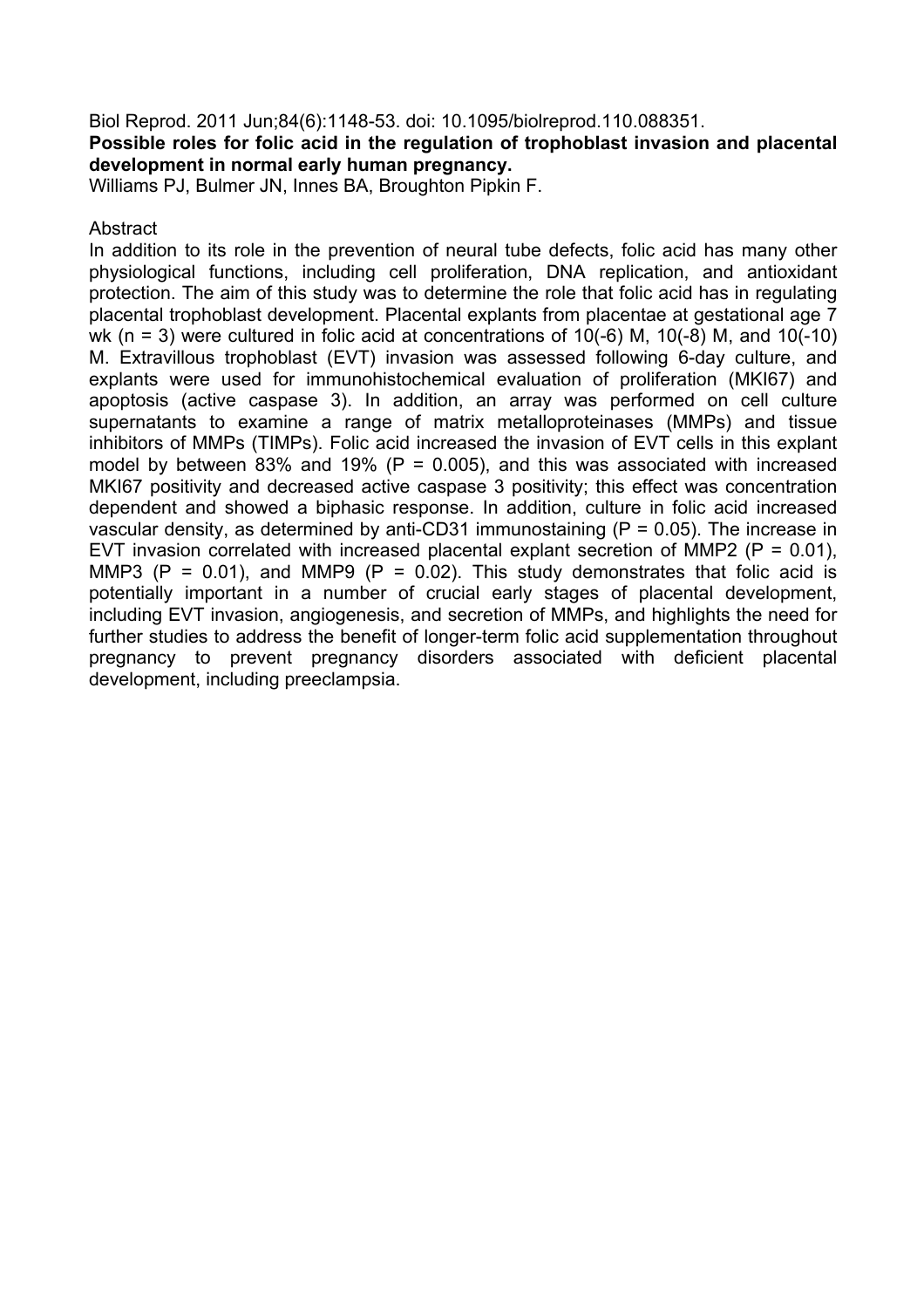Am J Obstet Gynecol. 2008 Jan;198(1):45.e1-7. doi: 10.1016/j.ajog.2007.06.067. **Folic acid supplementation in early second trimester and the risk of preeclampsia.**  Wen SW, Chen XK, Rodger M, White RR, Yang Q, Smith GN, Sigal RJ, Perkins SL, Walker MC.

#### **Abstract**

*OBJECTIVE:* 

The objective of the study was to evaluate the association between folic acid supplementation in early second trimester and the risk of developing preeclampsia.

#### *STUDY DESIGN:*

We carried out a prospective cohort study between October 2002-December 2005. We recruited women who had their prenatal care visit (12-20 weeks' gestation) at the Ottawa Hospital and Kingston General Hospital. All charts for participants with a diagnosis of preeclampsia were audited and blindly adjudicated by 4 study investigators to validate the diagnosis.

#### *RESULTS:*

A total of 2951 pregnant women were included in the final analysis. Supplementation of multivitamins containing folic acid was associated with increased serum folate (on average 10.51 micromol/L), decreased plasma homocysteine (on average 0.39 micromol/L), and reduced risk of preeclampsia (adjusted odds ratio, 0.37; 95% confidence interval, 0.18-0.75).

#### *CONCLUSION:*

Supplementation of multivitamins containing folic acid in the second trimester is associated with reduced risk of preeclampsia.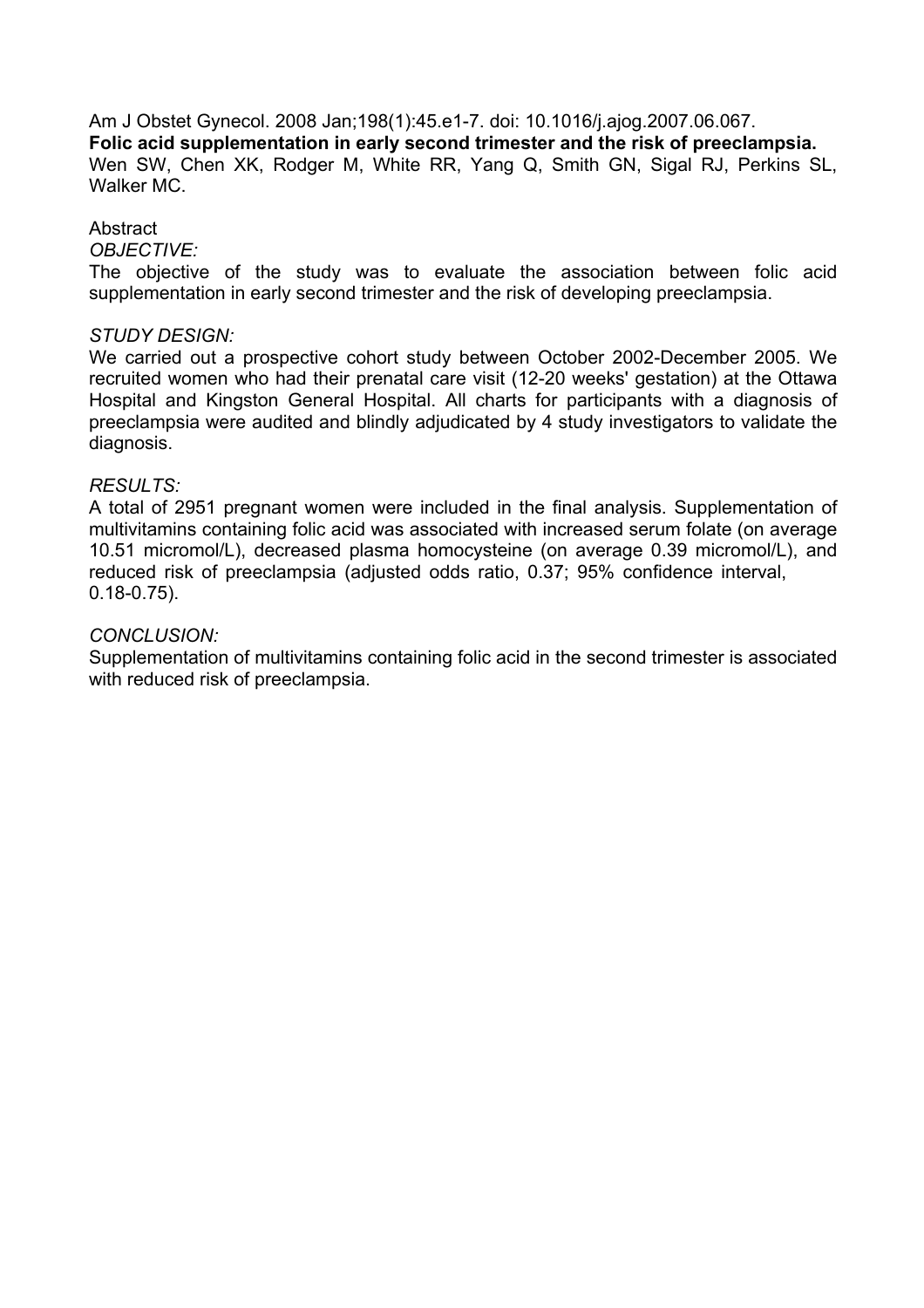#### Am J Clin Nutr. 2005 May;81(5):1213S-1217S. **Folic acid supplementation and the occurrence of congenital heart defects, orofacial clefts, multiple births, and miscarriage.**  Bailey LB, Berry RJ.

**Abstract** 

Key research findings relative to the question of whether maternal use of folic acid before and during pregnancy reduces the chance that offspring will be born with a congenital heart defect or an orofacial cleft are reviewed in this paper. Observational studies in general support an association between maternal use of multivitamins containing folic acid and a reduction in the occurrence of congenital heart defects and orofacial clefts. Results from one randomized controlled trial (RCT) provide the strongest evidence that multivitamins prevent congenital heart defects, but this RCT did not provide evidence that multivitamins prevent orofacial clefts. In addition, most observational and interventional studies are not designed to detect an independent effect from folic acid. Early studies suggested that periconceptional multivitamin use was associated with an increased occurrence of both miscarriages and multiple births, which has resulted in a great deal of controversy about the safety of folic acid use during pregnancy. We also review reports that were designed to answer these questions with more definitive data. When more substantial evidence about the effect of periconceptional folic acid on the occurrence of congenital heart defects and orofacial clefts is reported, we will have additional support for promoting folic acid intervention programs. All women capable of becoming pregnant should continue to consume 400 mug/d of folic acid in addition to a healthy diet as advised.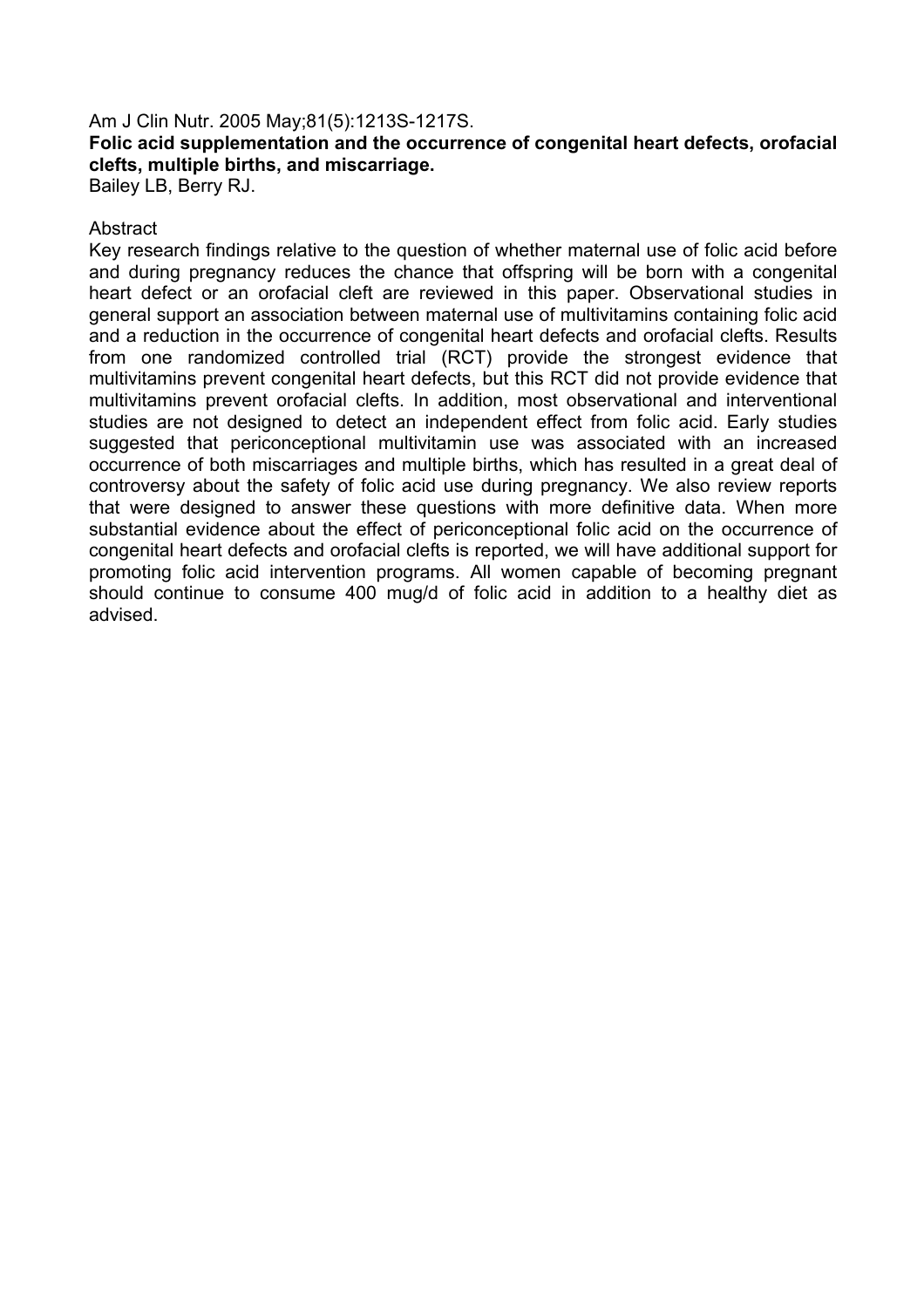PLoS Med. 2009 May 5;6(5):e1000061. doi: 10.1371/journal.pmed.1000061. **Preconceptional folate supplementation and the risk of spontaneous preterm birth: a cohort study.** 

Bukowski R, Malone FD, Porter FT, Nyberg DA, Comstock CH, Hankins GD, Eddleman K, Gross SJ, Dugoff L, Craigo SD, Timor-Tritsch IE, Carr SR, Wolfe HM, D'Alton ME.

#### **Abstract**

#### *BACKGROUND:*

Low plasma folate concentrations in pregnancy are associated with preterm birth. Here we show an association between preconceptional folate supplementation and the risk of spontaneous preterm birth.

#### *METHODS AND FINDINGS:*

In a cohort of 34,480 low-risk singleton pregnancies enrolled in a study of aneuploidy risk, preconceptional folate supplementation was prospectively recorded in the first trimester of pregnancy. Duration of pregnancy was estimated based on first trimester ultrasound examination. Natural length of pregnancy was defined as gestational age at delivery in pregnancies with no medical or obstetrical complications that may have constituted an indication for delivery. Spontaneous preterm birth was defined as duration of pregnancy between 20 and 37 wk without those complications. The association between preconceptional folate supplementation and the risk of spontaneous preterm birth was evaluated using survival analysis. Comparing to no supplementation, preconceptional folate supplementation for 1 y or longer was associated with a 70% decrease in the risk of spontaneous preterm delivery between 20 and 28 wk (41 [0.27%] versus 4 [0.04%] spontaneous preterm births, respectively; HR 0.22, 95% confidence interval [CI]  $0.08-0.61$ ,  $p = 0.004$ ) and a 50% decrease in the risk of spontaneous preterm delivery between 28 and 32 wk (58 [0.38%] versus 12 [0.18%] preterm birth, respectively; HR 0.45, 95% CI 0.24-0.83, p = 0.010). Adjustment for maternal characteristics age, race, body mass index, education, marital status, smoking, parity, and history of prior preterm birth did not have a material effect on the association between folate supplementation for 1 y or longer and spontaneous preterm birth between 20 and 28, and 28 to 32 wk (adjusted HR 0.31, 95% CI 0.11-0.90,  $p = 0.031$  and 0.53, 0.28-0.99,  $p = 0.046$ , respectively). Preconceptional folate supplementation was not significantly associated with the risk of spontaneous preterm birth beyond 32 wk. The association between shorter duration  $(\leq 1 \, y)$  of preconceptional folate supplementation and the risk of spontaneous preterm birth was not significant after adjustment for maternal characteristics. However, the risk of spontaneous preterm birth decreased with the duration of preconceptional folate supplementation (test for trend of survivor functions,  $p = 0.01$ ) and was the lowest in women who used folate supplementation for 1 y or longer. There was also no significant association with other complications of pregnancy studied after adjustment for maternal characteristics.

#### *CONCLUSIONS:*

Preconceptional folate supplementation is associated with a 50%-70% reduction in the incidence of early spontaneous preterm birth. The risk of early spontaneous preterm birth is inversely proportional to the duration of preconceptional folate supplementation. Preconceptional folate supplementation was specifically related to early spontaneous preterm birth and not associated with other complications of pregnancy.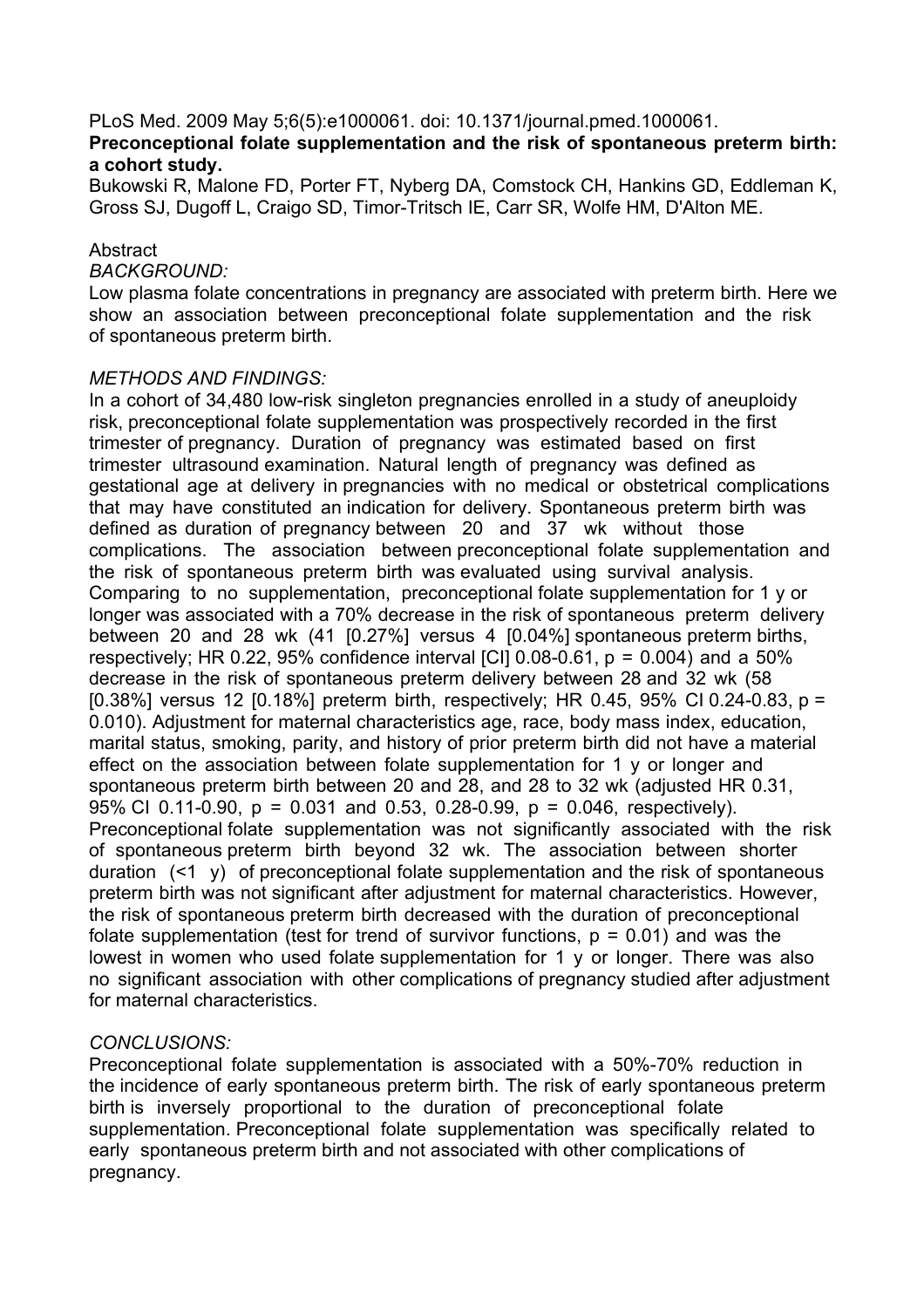# **VITAMINA B12**

Adv Nutr. 2016 Sep 15;7(5):879-88. doi: 10.3945/an.115.012021. Print 2016 Sep. **Vitamin B-12 and Cognition in Children.**  Venkatramanan S, Armata IE, Strupp BJ, Finkelstein JL.

# **Abstract**

Vitamin B-12 is essential for brain development, neural myelination, and cognitive function. Inadequate vitamin B-12 status during pregnancy and early childhood has been associated with adverse child health outcomes, including impaired cognitive development. However, the underlying mechanisms have not been elucidated. This review was conducted to examine the evidence that links vitamin B-12 and cognition in children. The search strategy resulted in 17 studies: 3 cross-sectional, 1 case-control, and 12 cohort studies, and 1 randomized trial. Cognitive processes assessed included attention, memory, and perception. Developmental outcomes, academic performance, and intelligence quotient were also considered. Despite the high prevalence of vitamin B-12 insufficiency and associated risk of adverse cognitive outcomes in children, to our knowledge, no studies to date have been conducted to examine the effects of vitamin B-12 supplementation on cognition in children. The role of vitamin B-12 in the etiology of child cognitive outcomes needs to be elucidated to inform public health interventions.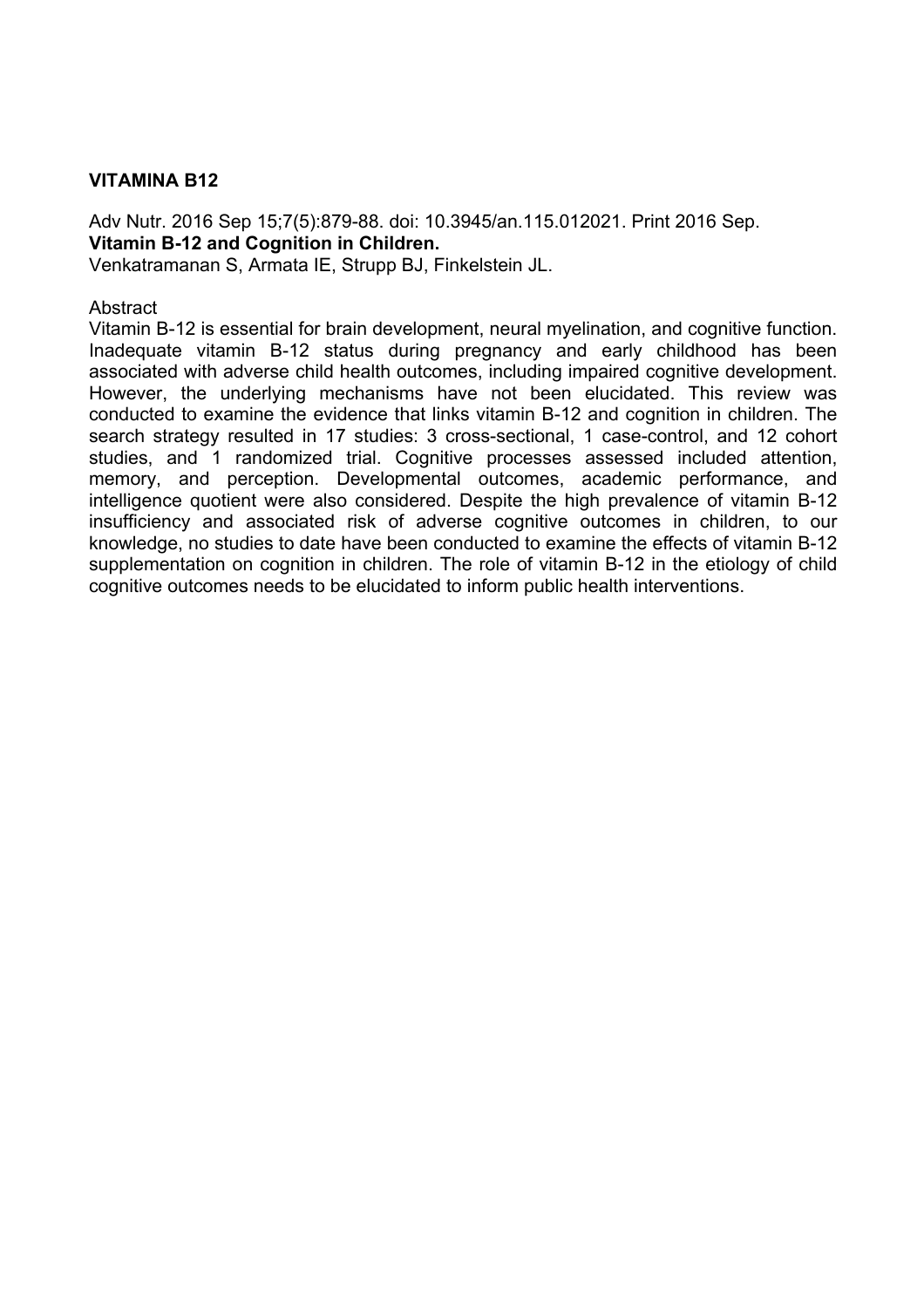#### Am J Epidemiol. 2017 Jan 20. doi: 10.1093/aje/kww212.

#### **Associations of Maternal Vitamin B12 Concentration in Pregnancy With the Risks of Preterm Birth and Low Birth Weight: A Systematic Review and Meta-Analysis of Individual Participant Data.**

Rogne T, Tielemans MJ, Chong MF, Yajnik CS, Krishnaveni GV, Poston L, Jaddoe VW, Steegers EA, Joshi S, Chong YS, Godfrey KM, Yap F, Yahyaoui R, Thomas T, Hay G, Hogeveen M, Demir A, Saravanan P, Skovlund E, Martinussen MP, Jacobsen GW, Franco OH, Bracken MB, Risnes KR.

#### Abstract

Vitamin B12 (hereafter referred to as B12) deficiency in pregnancy is prevalent and has been associated with both lower birth weight (birth weight <2,500 g) and preterm birth (length of gestation <37 weeks). Nevertheless, current evidence is contradictory. We performed a systematic review and a meta-analysis of individual participant data to evaluate the associations of maternal serum or plasma B12 concentrations in pregnancy with offspring birth weight and length of gestation. Twenty-two eligible studies were identified (11,993 observations). Eighteen studies were included in the meta-analysis (11,216 observations). No linear association was observed between maternal B12 levels in pregnancy and birth weight, but B12 deficiency (<148 pmol/L) was associated with a higher risk of low birth weight in newborns (adjusted risk ratio = 1.15, 95% confidence interval (CI): 1.01, 1.31). There was a linear association between maternal levels of B12 and preterm birth (per each 1-standard-deviation increase in B12, adjusted risk ratio = 0.89, 95% CI: 0.82, 0.97). Accordingly, B12 deficiency was associated with a higher risk of preterm birth (adjusted risk ratio = 1.21, 95% CI: 0.99, 1.49). This finding supports the need for randomized controlled trials of vitamin B12 supplementation in pregnancy.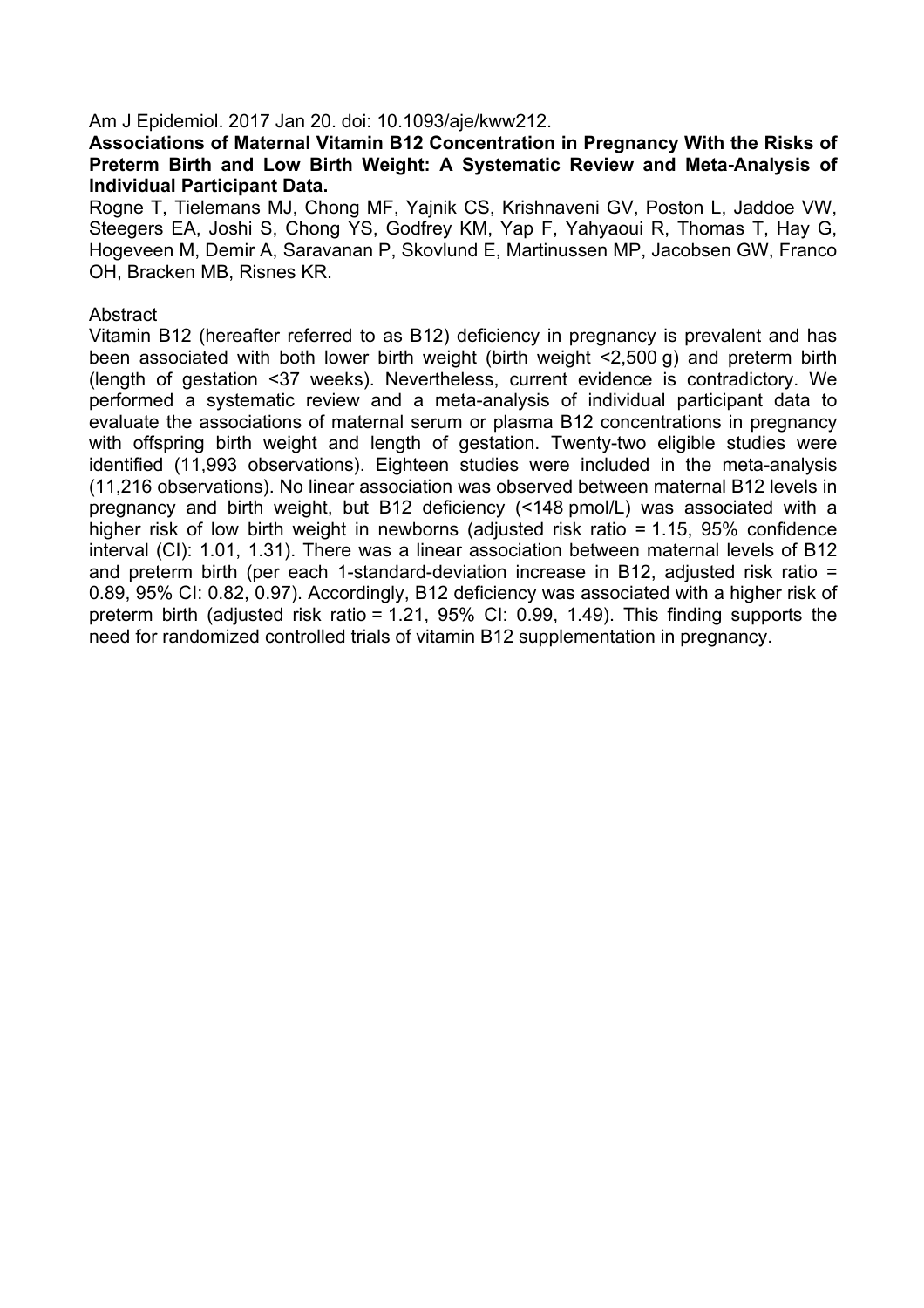#### BJOG. 2016 Feb;123(3):384-92. doi: 10.1111/1471-0528.13574.

**Vitamin B12 and folate status in early pregnancy and cardiometabolic risk factors in the offspring at age 5-6 years: findings from the ABCD multi-ethnic birth cohort.**  Krikke GG, Grooten IJ, Vrijkotte TG, van Eijsden M, Roseboom TJ, Painter RC.

#### **Abstract**

#### *OBJECTIVE:*

To explore whether maternal vitamin B12 and folate status during early pregnancy are associated with cardiometabolic risk factors in the offspring at age 5-6.

#### *DESIGN:*

Prospective multi-ethnic birth cohort, the Amsterdam Born Children and their Development study (ABCD).

#### *SETTING:*

12,373 pregnant women living in Amsterdam were approached between 2003 and 2004 for participation in the study.

#### *POPULATION:*

Mother-child pairs for whom information on maternal vitamin B12 or folate status in early gestation and health at age 5-6 years was available (n = 1950).

#### *METHODS:*

Vitamin B12 and folate concentrations were determined in maternal serum at intake in early pregnancy (median 13 weeks' gestation). Anthropometric measurements, blood pressure and fasting blood samples were collected during a health check of children aged 5-6 years. Multiple linear regression was performed to investigate the association between maternal serum concentrations and children's outcomes, corrected for confounders. *MAIN* 

# *OUTCOME MEASURES:*

Gestational age at birth, birthweight, body mass index (BMI), glucose levels, triglyceride levels, blood pressure and heart rate of the offspring at age 5-6.

# *RESULTS:*

Low maternal folate levels during early pregnancy were associated with slightly higher BMI in the offspring [decrease per 10 units: β 0.07 kg/m(2), 95% confidence interval (CI) 0.01, 0.13]. Low maternal vitamin B12 concentrations were associated with higher heart rates (decrease per 100 units: β 0.49 beats/min, 95% CI 0.11, 0.87).

#### *CONCLUSION:*

This study provides further evidence that maternal nutrition in early pregnancy may possibly program cardiometabolic health of the offspring.

#### *TWEETABLE ABSTRACT:*

Low folate and vitamin B12 levels during pregnancy are associated with higher BMI and heart rate in offspring.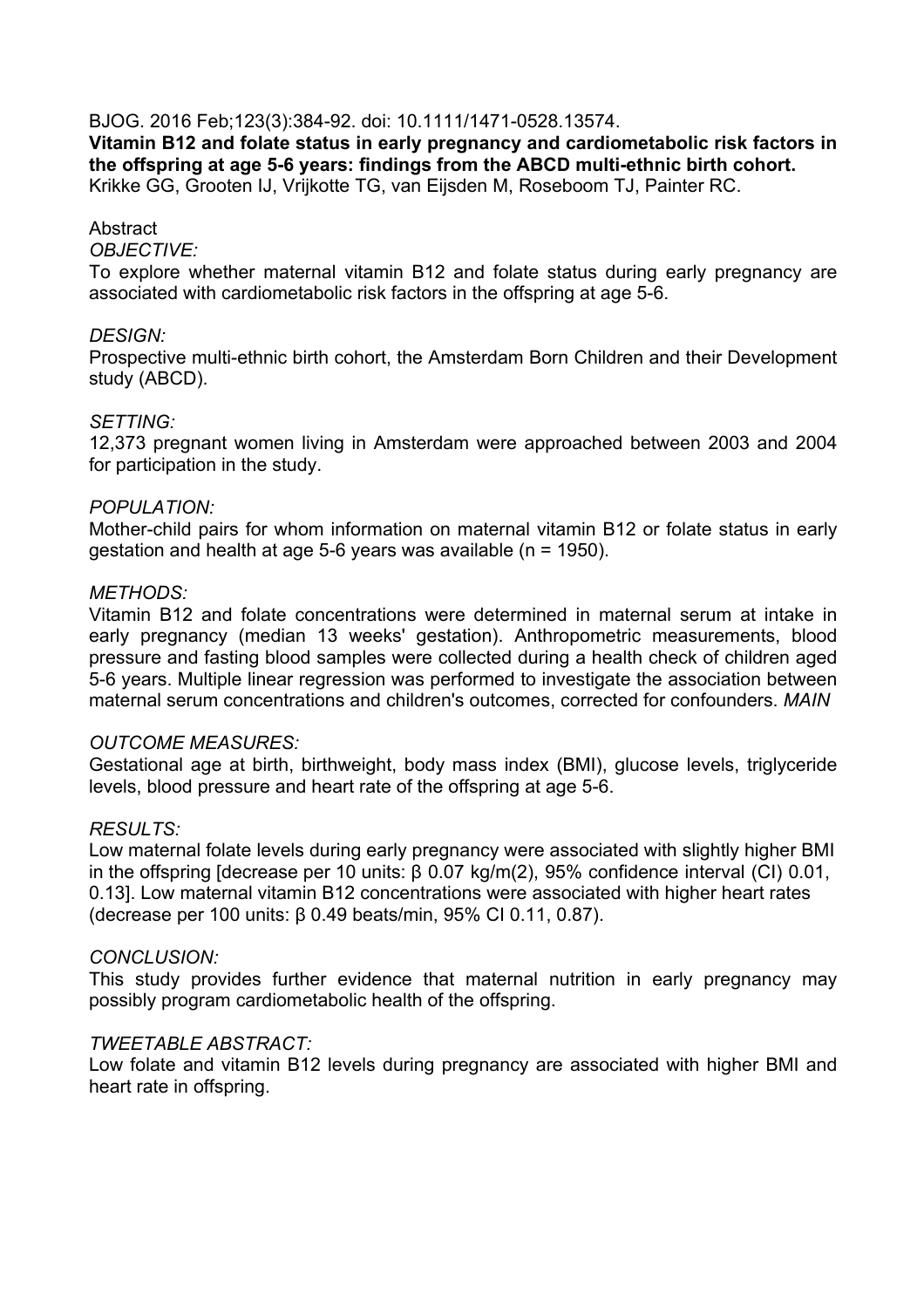Adv Nutr. 2015 Sep 15;6(5):552-63. doi: 10.3945/an.115.008201. Print 2015 Sep. **Vitamin B-12 and Perinatal Health.** 

Finkelstein JL, Layden AJ, Stover PJ.

#### Abstract

Vitamin B-12 deficiency (<148 pmol/L) is associated with adverse maternal and neonatal outcomes, including developmental anomalies, spontaneous abortions, preeclampsia, and low birth weight (<2500 g). The importance of adequate vitamin B-12 status periconceptionally and during pregnancy cannot be overemphasized, given its fundamental role in neural myelination, brain development, and growth. Infants born to vitamin B-12-deficient women may be at increased risk of neural tube closure defects, and maternal vitamin B-12 insufficiency (<200 pmol/L) can impair infant growth, psychomotor function, and brain development, which may be irreversible. However, the underlying causal mechanisms are unknown. This review was conducted to examine the evidence that links maternal vitamin B-12 status and perinatal outcomes. Despite the high prevalence of vitamin B-12 deficiency and associated risk of pregnancy complications, few prospective studies and, to our knowledge, only 1 randomized trial have examined the effects of vitamin B-12 supplementation during pregnancy. The role of vitamin B-12 in the etiology of adverse perinatal outcomes needs to be elucidated to inform public health interventions.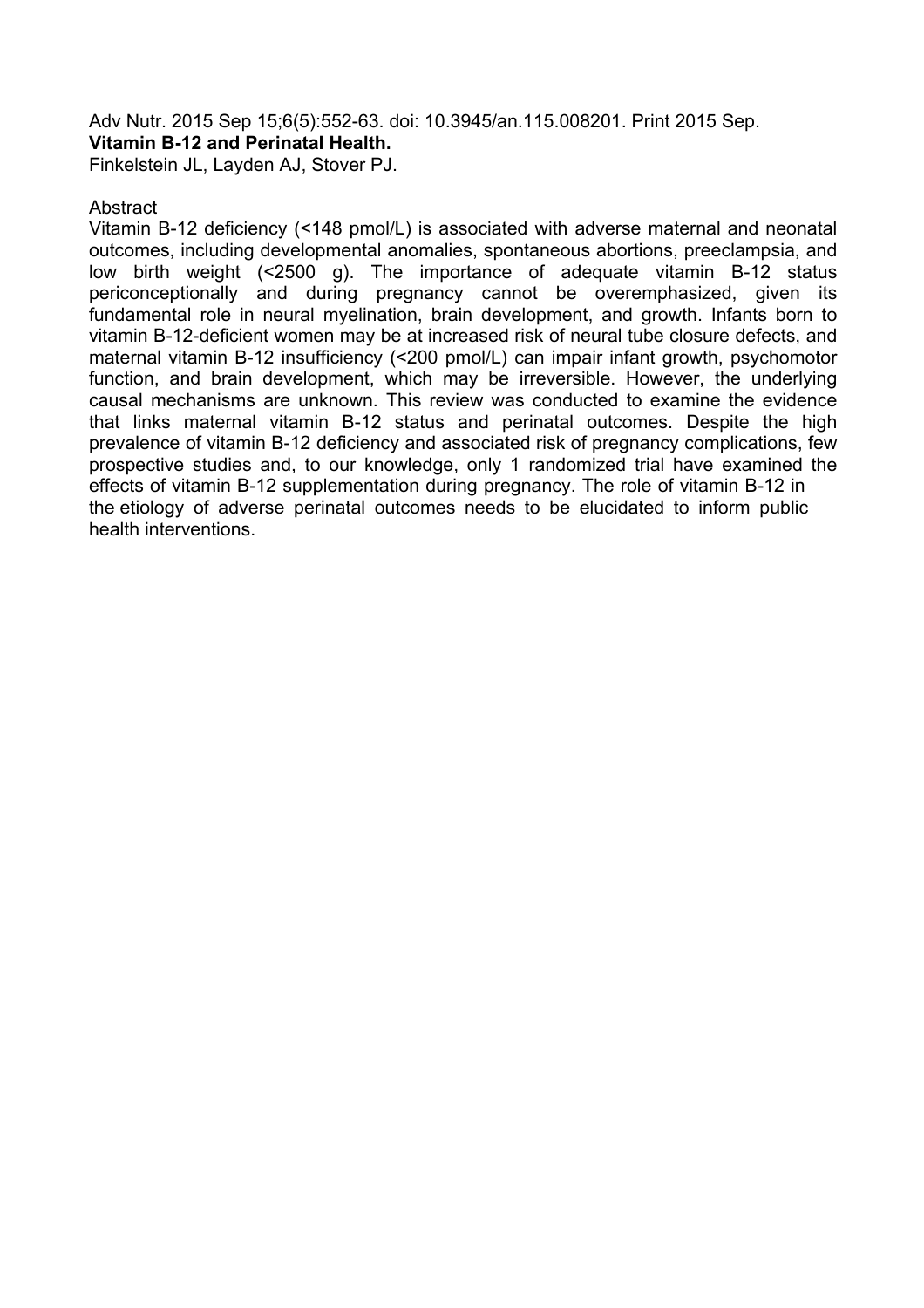# **FERRO**

Glob Health Action. 2016 Jan;9(1):29621. doi: 10.3402/gha.v9.29621.

**Iron/folic acid supplementation during pregnancy prevents neonatal and under-five mortality in Pakistan: propensity score matched sample from two Pakistan Demographic and Health Surveys.** 

Nisar YB, Dibley MJ.

#### Abstract

Background Several epidemiological studies from low- and middle-income countries have reported a protective effect of maternal antenatal iron/folic acid (IFA) on childhood mortality. Objective The current study aimed to evaluate the effect of maternal antenatal IFA supplementation on childhood mortality in Pakistan. Design A propensity scorematched sample of 8,512 infants live-born within the 5 years prior to interview was selected from the pooled data of two Pakistan Demographic and Health Surveys (2006/07 and 2012/13). The primary outcomes were childhood mortality indicators and the main exposure variable was maternal antenatal IFA supplementation. Post-matched analyses used Cox proportional hazards regression and adjusted for 16 potential confounders. Results Maternal antenatal IFA supplementation significantly reduced the adjusted risk of death on day 0 by 33% [adjusted hazard ratio (aHR)=0.67, 95% confidence interval (95% CI) 0.48-0.94], during the neonatal period by 29% (aHR=0.71, 95% CI 0.57-0.88), and for under-fives by 27% (aHR=0.73, 95% CI 0.60-0.89). When IFA was initiated in the first 4 months of pregnancy, the adjusted risk of neonatal and under-five deaths was significantly reduced by 35 and 33%, respectively. Twenty percent of under-five deaths were attributable to non-initiation of IFA in the first 4 months of pregnancy. With universal initiation of IFA in the first 4 months of pregnancy, 80,300 under-five deaths could be prevented annually in Pakistan. Conclusions Maternal antenatal IFA supplementation significantly reduced neonatal and under-five deaths in Pakistan. Earlier initiation of supplements in pregnancy was associated with a greater prevention of neonatal and under-five deaths.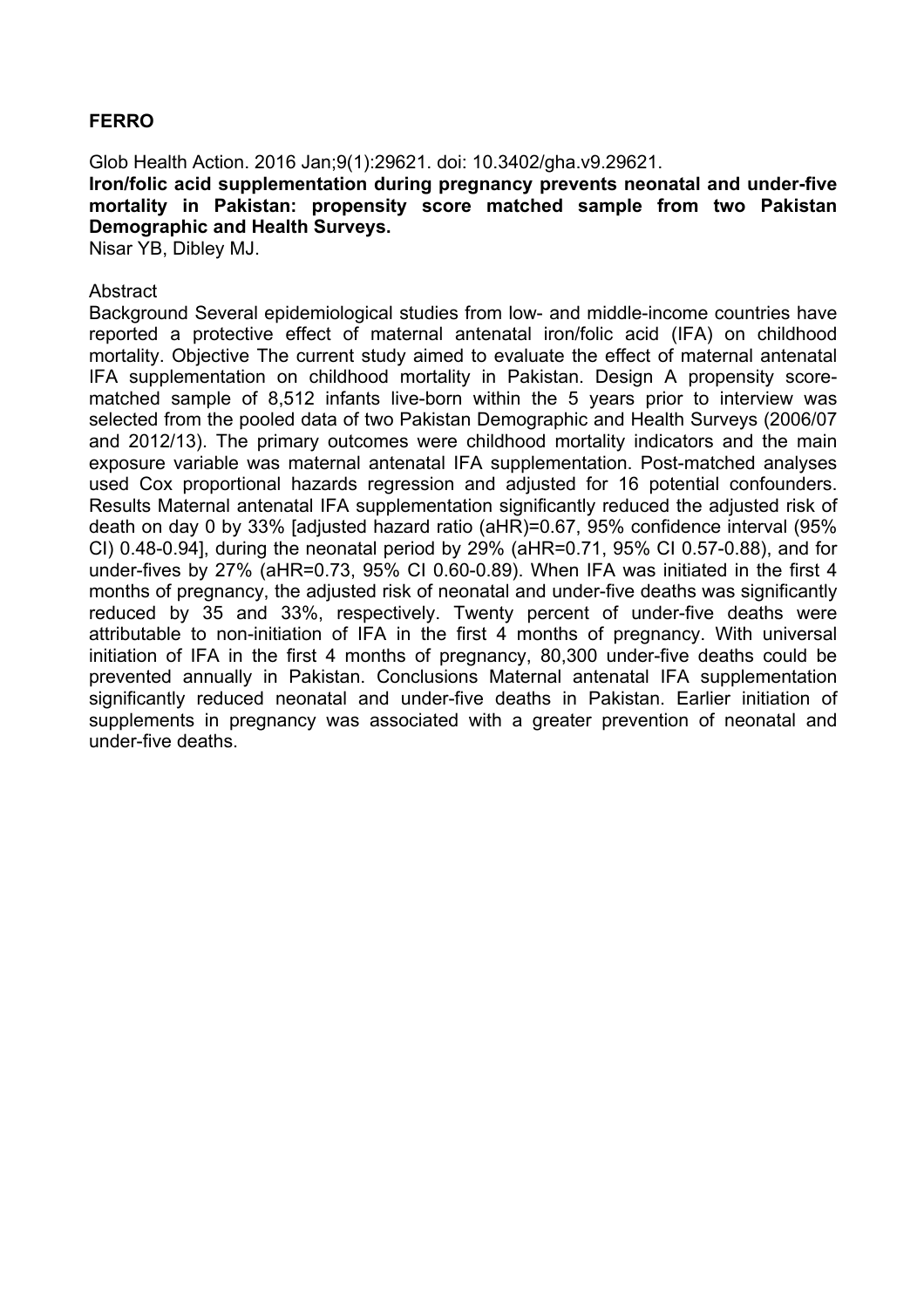# J Nutr Sci Vitaminol (Tokyo). 2016;62(6):397-401. doi: 10.3177/jnsv.62.397. **The Relationship between Iron Deficiency and Thyroid Function in Chinese Women during Early Pregnancy.**

Li S, Gao X, Wei Y, Zhu G, Yang C.

# **Abstract**

Previous studies have identified an association between iron deficiency and thyroid function. We aimed to determine if there is a relationship between iron deficiency and thyroid function during the first trimester of pregnancy. Two thousand five hundred eightyone pregnant women who presented for the first prenatal care were enrolled and divided into three groups, the mild iron deficiency (MID) group, iron deficiency anemia (IDA) group and normal control (NC) group, according to serum ferritin and hemoglobin levels. The former two groups can be merged into one iron deficiency (ID) group. Thyroid function parameters were compared among the three groups, including free thyroxine (FT4), thyroid stimulating hormone (TSH), total thyroxine (TT4) and thyroid peroxidase antibodies (TPOAb). Moreover, the rates of thyroid dysfunction were also compared. Our results show that pregnant women in the MID and IDA groups have higher TSH and lower FT4 status than those in the NC group (p<0.01), and the difference between the IDA group and MID group is significant (p<0.05). TPOAb in the IDA group is higher than in the MID group and NC group. Meanwhile, the rate of hypothyroidism or subclinical hypothyroidism in the IDA group was significantly higher than in the MID group and NC group (p<0.01). And the positive rate of TPOAb is also higher in the IDA group than MID group and NC group (p<0.05). Iron deficiency is related to thyroid function and could lead to hypothyroidism during early pregnancy, which could be explained by thyroid autoimmunity.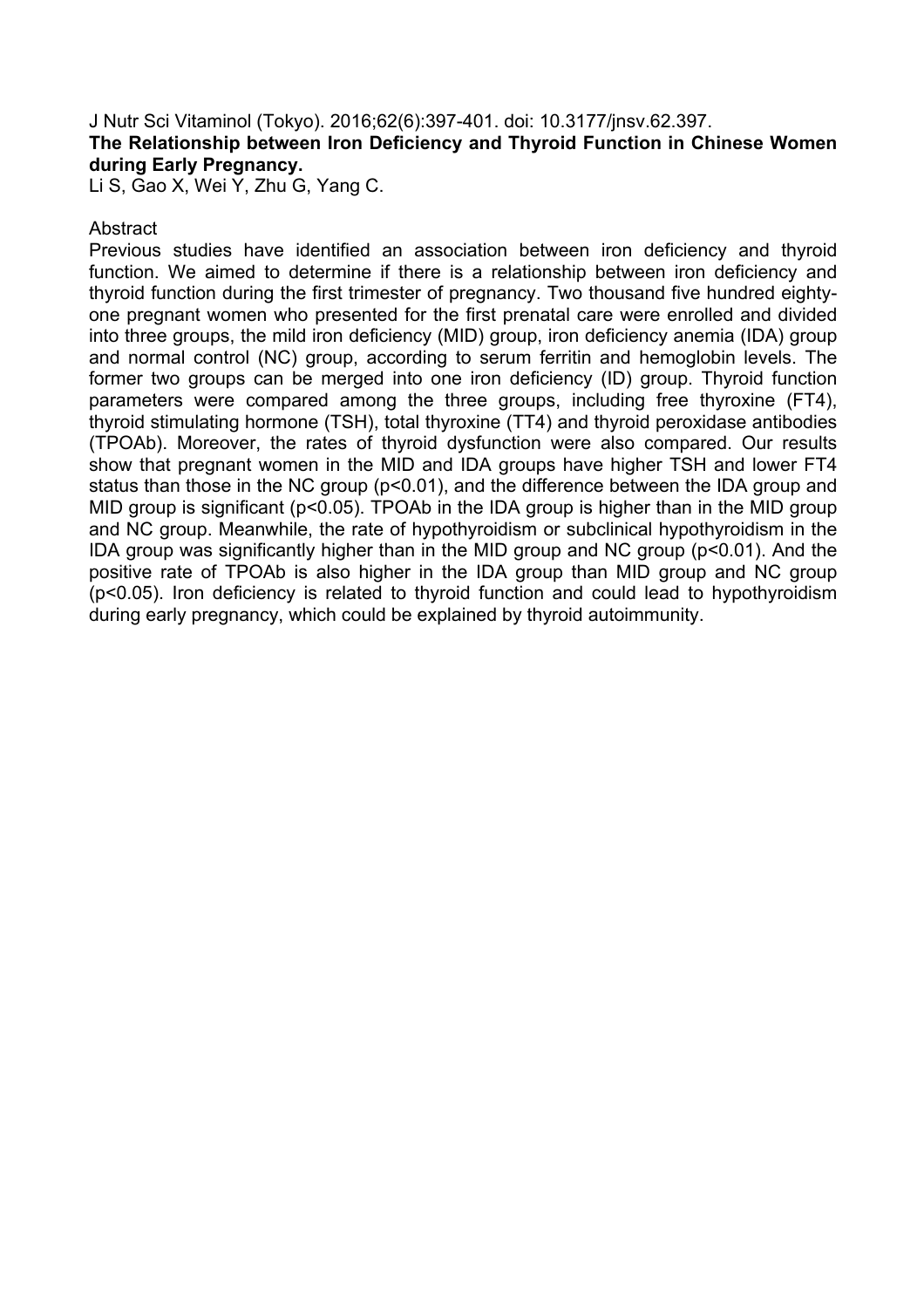#### Biol Trace Elem Res. 2016 Nov 19.

**Anemia and Dental Caries in Pregnant Women: a Prospective Cohort Study.** 

Costa EM, Azevedo JA, Martins RF, Alves CM, Ribeiro CC, Thomaz EB.

#### Abstract

The objective was to evaluate the effect of anemia during pregnancy on the risk of dental caries development in pregnant women. A prospective cohort including a sample of pregnant women in a prenatal care unit of São Luís, Brazil, was done. The incidence of dental caries during pregnancy, according to Nyvad's criteria, was the outcome. The main independent variables were serum iron, ferritin, hemoglobin, erythrocyte, hematocrit, mean corpuscular volume (MCV), mean corpuscular hemoglobin (MCH), mean corpuscular hemoglobin concentration (MCHC), and red cell distribution width (RDW). Pregnant women (n = 121) were evaluated at two moments: up to 16th week of gestational age (T1) and in the last trimester of pregnancy (T2). Crude and adjusted associations were estimated by the incidence ratio risk (IRR) and respective 95% confidence intervals (95%CI). After adjustment, higher serum concentrations of ferritin (IRR = 0.97, 95%CI 0.95-0.99) in T1, and Fe (IRR = 0.99, 95%CI 0.98-0.99), ferritin (IRR = 0.99, 95%CI 0.98-0.99), erythrocyte (IRR = 0.71, 95%CI 0.50-0.99), hemoglobin (IRR = 0.84, 95%CI 0.73-0.96), hematocrit (IRR = 0.93, 95%CI 0.88-0.98), MCV (IRR = 0.91, 95%CI 0.86-0.96), and MCH (IRR = 0.83, 95%CI 0.74-0.93) in T2, were associated with fewer incidence of dental caries in pregnant women. Iron deficiency anemia during pregnancy is a risk factor for the incidence of dental caries in these women.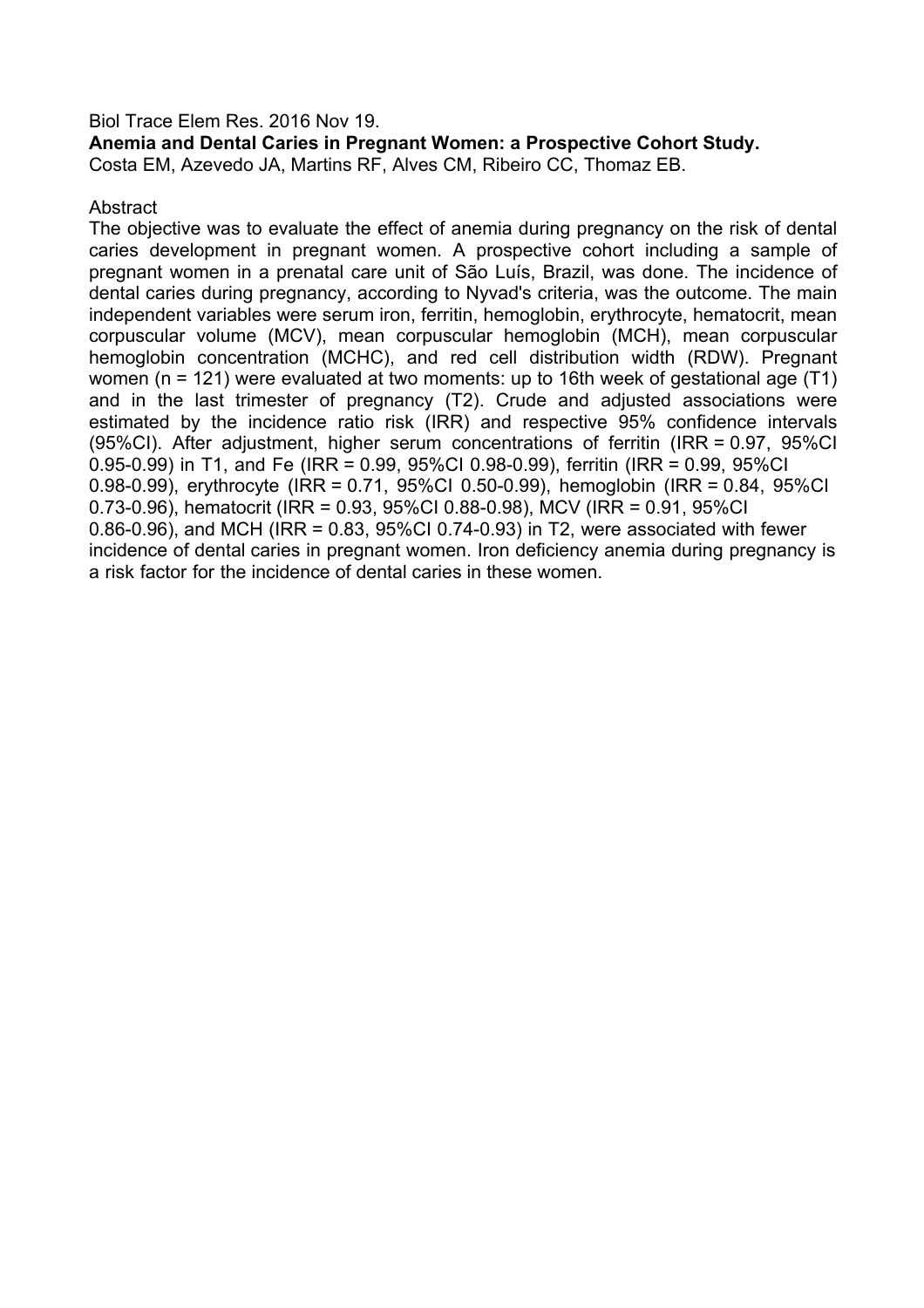# **VITAMINA D**

Int J Womens Health. 2016 Sep 23;8:529-535. eCollection 2016. **Prevalence and risk factors for low vitamin D status among breastfeeding mother-**

**infant dyads in an environment with abundant sunshine.** 

Salameh K, Al-Janahi NS, Reedy AM, Dawodu A.

#### **Abstract**

#### *PURPOSE:*

Evaluation of vitamin D (vD) status and risk factors for low vD among breastfeeding mother-infant dyads in a population at high risk for vD deficiency.

# *SUBJECTS AND METHODS:*

We measured serum 25-hydroxyvitamin D (25(OH)D) and parathyroid hormone at 1 month postpartum in 60 consecutive exclusively breastfeeding Arab mother-infant dyads enrolled in a high dose vD supplementation study to prevent vD deficiency in Doha, Qatar, (latitude 25°N) during summer months. Data were collected on demography, sun exposure, and vD supplementation. Comparison with a US cohort was evaluated. vD deficiency was defined as serum 25(OH)D <50 nmol/L and severe deficiency categorized as 25(OH)D <25 nmol/L in mothers and infants.

#### *RESULTS:*

Mean maternal age was 29 years and 77% had college or university education. Maternal median 25(OH)D was 32.5 nmol/L and 78% were vD-deficient and 20% had 25(OH)D <25 nmol/L. Only 42% of mothers had reportedly taken vD supplements postpartum and median dietary vD intake (119 IU/day) and calcium (490 mg/day) were low. Maternal median sun index score (sun exposure [hours/week] × body surface area exposed while outdoors) was 0. Maternal 25(OH)D correlated with percent body surface area exposure while outdoors (r<sub>s</sub>=0.37, P=0.004). Infant median 25(OH)D was 20 nmol/L and 83% were deficient, while 58% had 25(OH)D <25 nmol/L. Infant 25(OH)D correlated with maternal levels (rs=0.41, *P*=0.001). None of the infants received vD supplement at 1 month of age and median sun index score was 0. Infant's parathyroid hormone showed negative correlations with 25(OH)D (r<sub>s</sub>=-0.28, P=0.03). Sun exposure, vD supplementation rate, and vD status were lower in Doha than Cincinnati, US cohort.

# *CONCLUSION:*

vD deficiency is common in breastfeeding mother-infant dyads in this sunny environment and is associated with sun avoidance and low vD intake. We suggest corrective vD supplement of breastfeeding mothers and their infants, which should preferably start during pregnancy.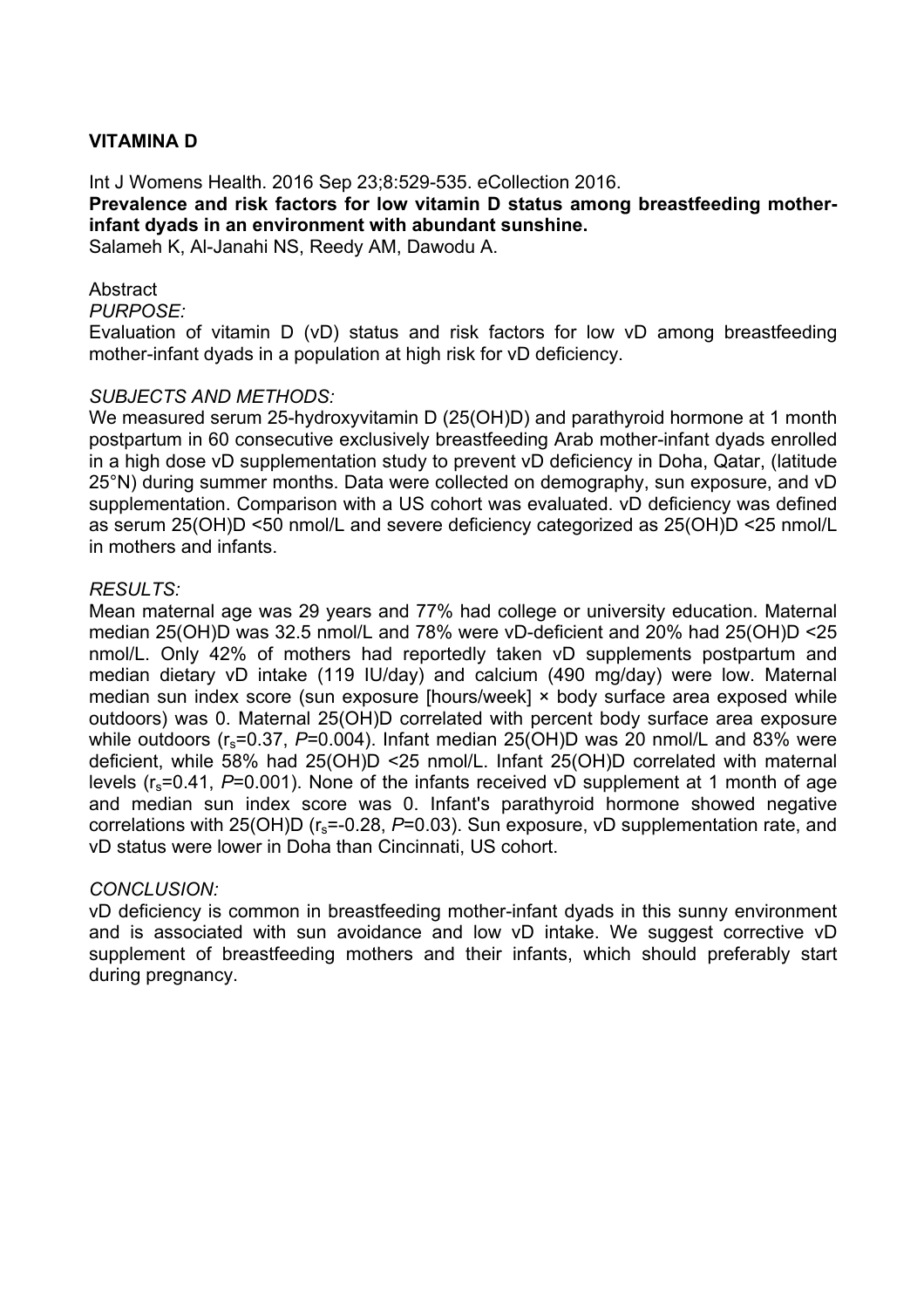# *BMJ Open 2016;6:e009733 doi:10.1136/bmjopen-2015-009733*

# **Maternal vitamin D deficiency and fetal distress/birth asphyxia: a population-based nested case–control study**

Pelle G Lindqvist, Aldo T Silva, Sven A Gustafsson, Sebastian Gidlöf

# **Abstract**

**Objective** Vitamin D deficiency causes not only skeletal problems but also muscle weakness, including heart muscle. If the fetal heart is also affected, it might be more susceptible to fetal distress and birth asphyxia. In this pilot study, we hypothesised that low maternal vitamin D levels are over-represented in pregnancies with fetal distress/birth asphyxia.

**Design and setting** A population-based nested case–control study.

**Patients** Banked sera of 2496 women from the 12th week of pregnancy.

**Outcome measures** Vitamin D levels were analysed using a direct competitive chemiluminescence immunoassay. Vitamin D levels in early gestation in women delivered by emergency caesarean section due to suspected fetal distress were compared to those in controls. Birth asphyxia was defined as Apgar <7 at 5 min and/or umbilical cord pH≤7.15.

**Results** Vitamin D levels were significantly lower in mothers delivered by emergency caesarean section due to suspected fetal distress (n=53, 43.6±18 nmol/L) compared to controls (n=120, 48.6±19 nmol/L, p=0.04). Birth asphyxia was more common in women with vitamin D deficiency (n=95) in early pregnancy (OR 2.4, 95% CI 1.1 to 5.7).

**Conclusions** Low vitamin D levels in early pregnancy may be associated with emergency caesarean section due to suspected fetal distress and birth asphyxia. If our findings are supported by further studies, preferably on severe birth asphyxia, vitamin D supplementation/sun exposure in pregnancy may lower the risk of subsequent birth asphyxia.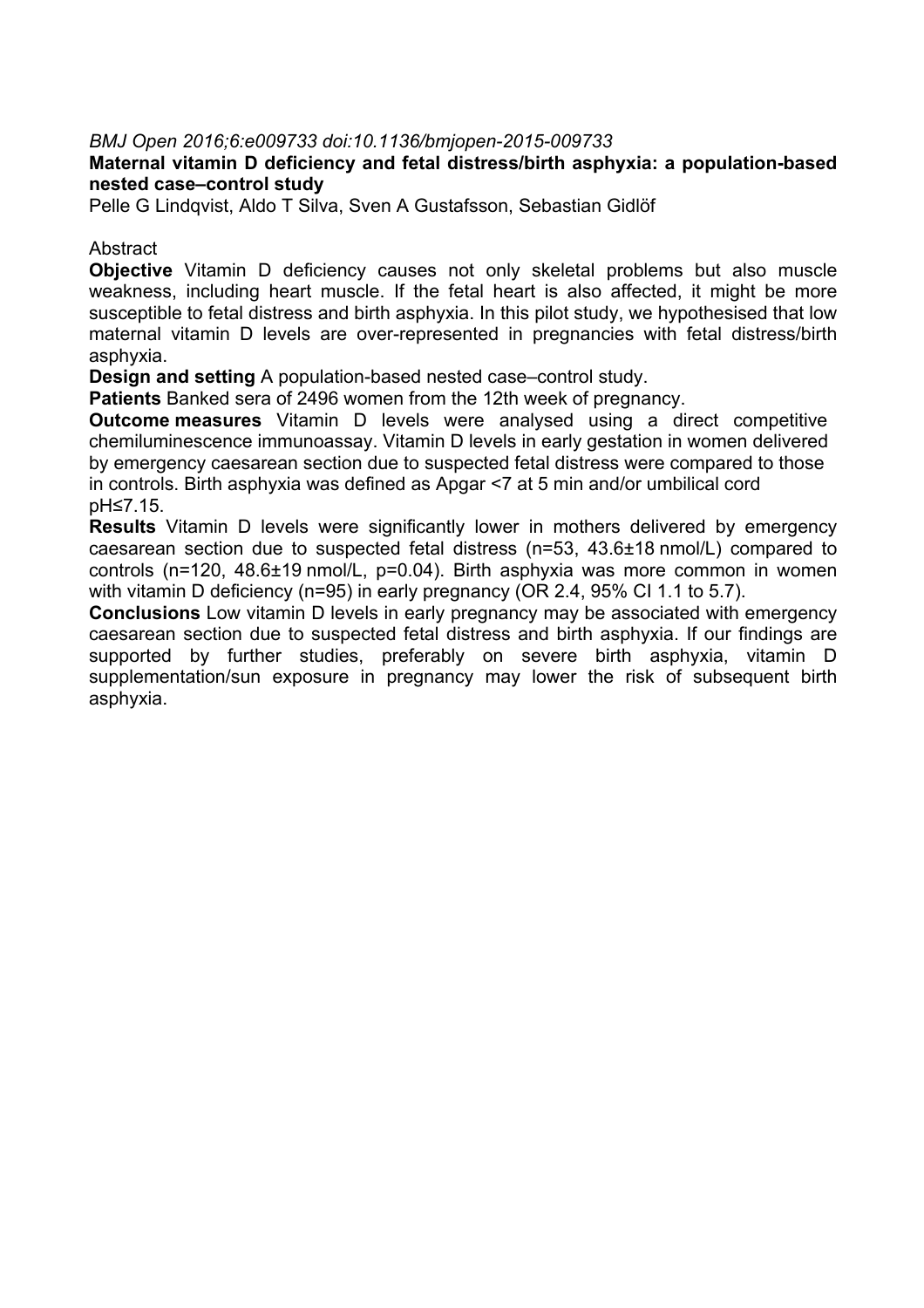PLoS One. 2016 Oct 20;11(10):e0164999. doi: 10.1371/journal.pone.0164999. eCollection 2016.

# **Vitamin D Deficiency Increases the Risk of Adverse Neonatal Outcomes in Gestational Diabetes.**

Weinert LS, Reichelt AJ, Schmitt LR, Boff R, Oppermann ML, Camargo JL, Silveiro SP.

#### **Abstract**

*BACKGROUND:* 

Gestational diabetes mellitus (GDM) and vitamin D deficiency have been associated with increased risk of adverse perinatal outcomes but the consequences of both conditions simultaneously present in pregnancy have not yet been evaluated. Our objective was to study the influence of vitamin D deficiency in neonatal outcomes of pregnancies with GDM.

#### *METHODS:*

184 pregnant women with GDM referred to specialized prenatal monitoring were included in this cohort and had blood sampled for 25-hydroxyvitamin D measurement. Vitamin D was measured by chemiluminescence and deficiency was defined as < 20 ng/mL. Participants were followed until puerperium and adverse neonatal outcomes were evaluated.

#### *RESULTS:*

Newborns of women with vitamin D deficiency had higher incidences of hospitalization in intensive care units (ICU) (32 vs 19%,  $P = 0.048$ ), of hypoglycemia (any, 17.3 vs 7.1%,  $P =$ 0.039 requiring ICU, 15.3 vs  $3.6\%$ , P = 0.008), and were more frequently small for gestational age (SGA) (17.3 vs 5.9%,  $P = 0.017$ ). After adjustment, relative risk (RR) for hypoglycemia requiring ICU was 3.63 (95%CI 1.09-12.11) and for SGA was 4.32 (95%CI 1.75-10.66). The incidence of prematurity, jaundice and shoulder dystocia was no statistically different between groups.

#### *CONCLUSIONS:*

In this cohort of pregnant women with GDM, vitamin D deficiency was associated with a major increase in the incidence of adverse neonatal outcomes such as SGA newborns and neonatal hypoglycemia.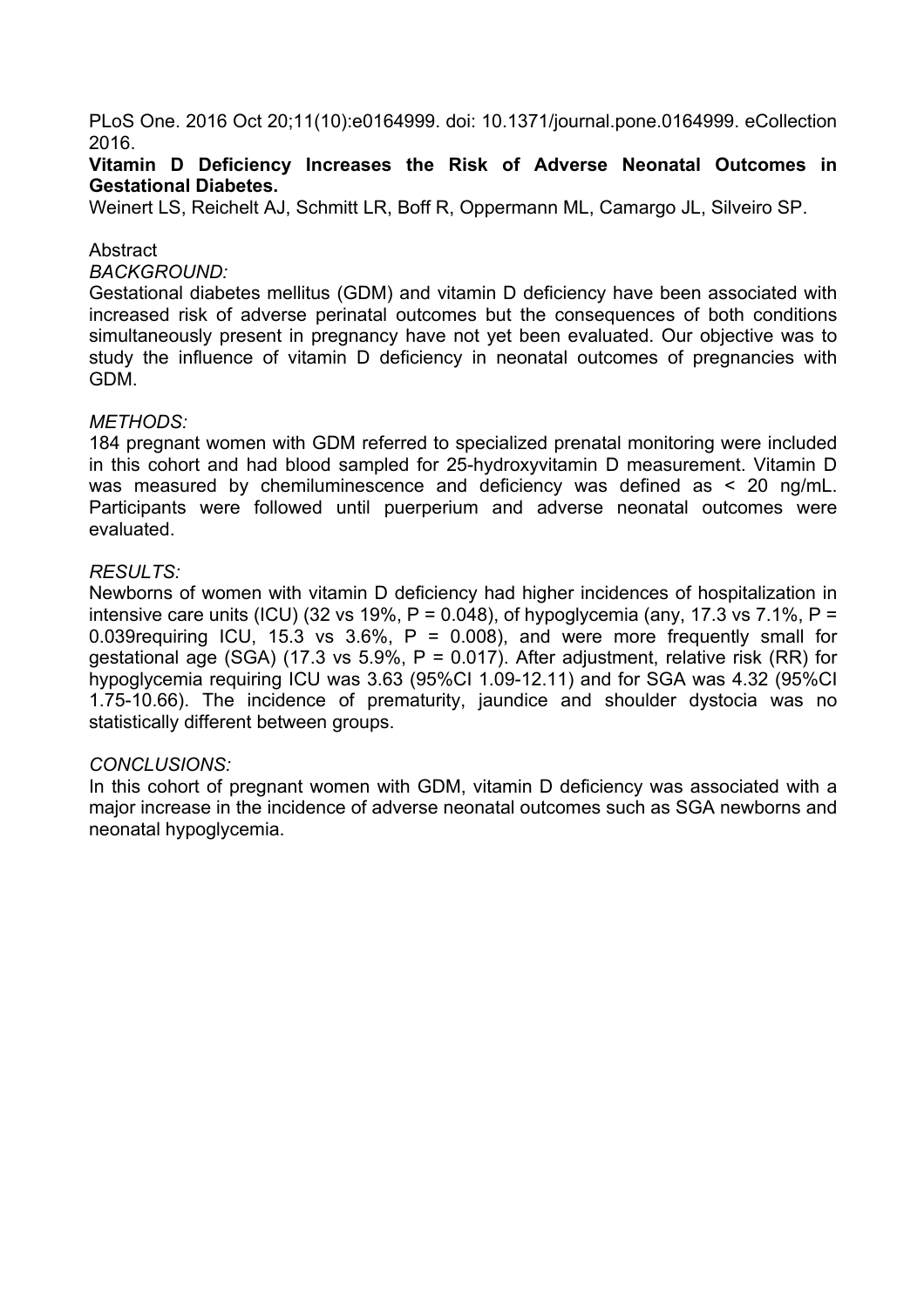# **ZINCO**

Pediatr Int. 2016 Oct 3. doi: 10.1111/ped.13176. **Maternal Zinc Deficiency and Congenital Anomalies in Newborns.**  Moghimi M, Ashrafzadeh S, Rassi S, Naseh A.

#### **Abstract**

#### *BACKGROUND:*

Zinc deficiency in pregnant women is common, especially in the third trimester of pregnancy. However, the available data are insufficient regarding the association between zinc deficiency and congenital malformations in Iranian population. We aimed to evaluate if the maternal serum zinc deficiency is associated with development of major congenital malformations in the newborns.

#### *METHODS:*

This descriptive, case-control study was performed in mothers of 80 neonates with congenital anomalies (Case group) who were admitted to the Mofid Children's Hospital, Tehran, Iran. During the same period of time (years of 2014 and 2015), the serum level of zinc was measured in 80 mothers who delivered normal newborns without congenital malformations (Control group).

#### *RESULTS:*

For mothers with serum zinc deficiency, the Odds of delivering a baby who had developed malformation was 7.013 (Odds Ratio) times larger compared to a mother with normal serum zinc level. Newborn Cases weighting equal or less than 2500 grams had lower maternal serum zinc level compared to the Control group (p value  $= 0.006$ ).

#### *CONCLUSIONS:*

The data from this study indicate there is association between congenital malformations of newborns and maternal zinc deficiency.